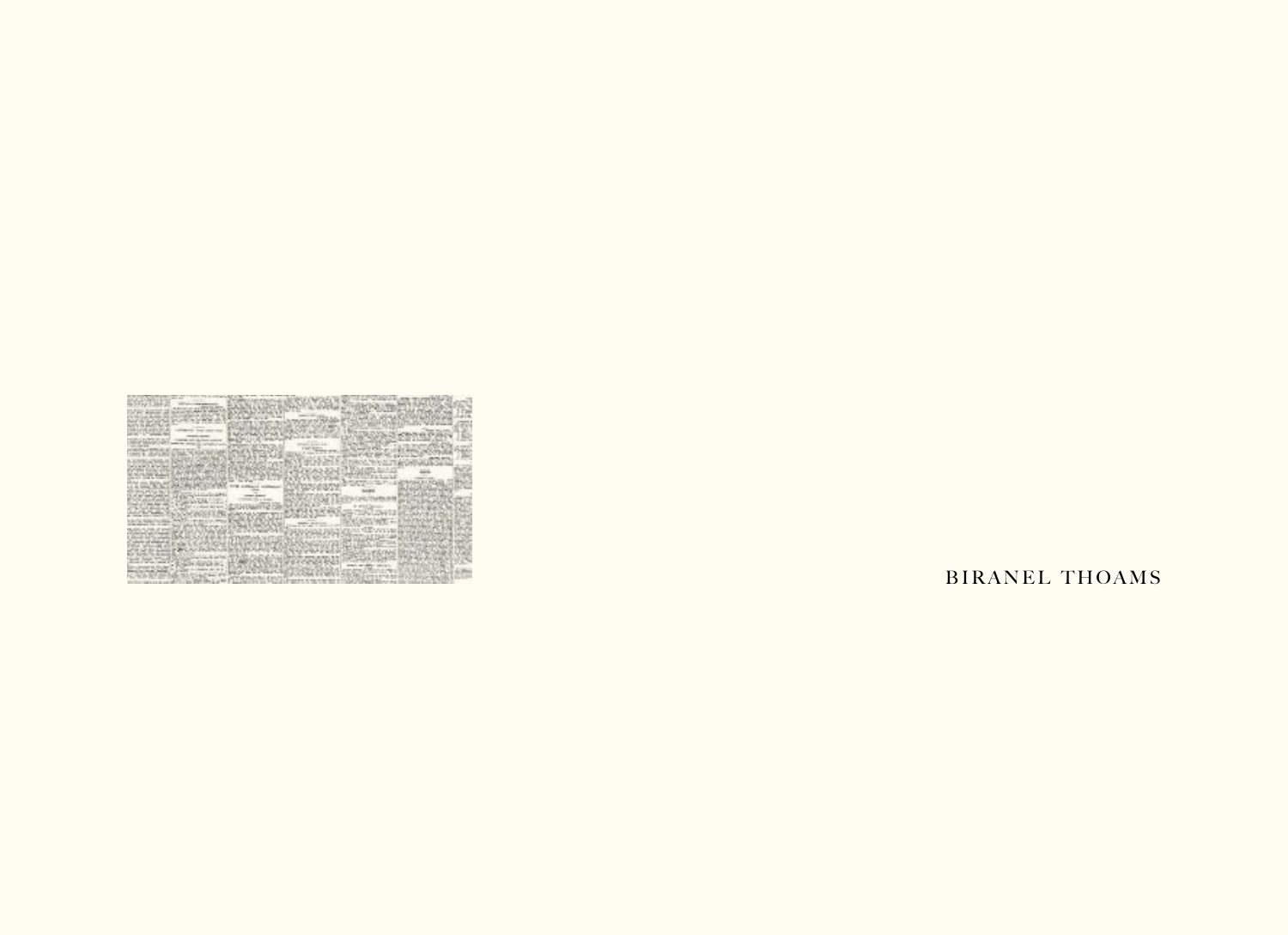## Perp, Santa Fe New Mexico Thoams

A 3 Legged Short Story

Derp walks head held low limping toward the shade  $\Gamma$  of our car avoiding the broken feet of piñatas strewn among the sand dunes. There is no thing pretty about it. Not today. I admit, Perp was inmate at mental hospital where I found him homeless wondering the canals of Venice California punch-drunk eating from rusted cans. Now we are a stone south, in Mexicali near the bivy sacs and abandoned gold mines turned fortified bunkers with ordinance, radar installations and laser guidance systems with subatomic triggers from Los Alamos surrounding us. I wanted to see dentist. My tooth ached. I did not have an appointment. Walk-ins welcome in Mexicali. But my papers were not in order. I had no papers. It used to be free range. This was our shared insanity, Perp and mine, the love for free range. I was turned back with a handful of narcotics. Perp was waiting for me in the shade of our

car with a mini sombrero tucked under his chin.

I bent down and removed the boot I had made for him from a hollowed out rabbit foot key chain that I had placed several springs from the ends of my pens inside. I even dyed the rabbit foot to a matching color and snipped off the key ring. He didn't like wearing it inside. I am currently working on a new foot for Steve but having trouble with the mechanics, finding the right spring tension.

In Yuma Arizona there is a fuel station that pumps one hundred ten octane racing fuel. It is on a hill around the corner from a motorcycle shop overlooking the highway. I filled the tank. The hot tar fumes softening under the sun reminded me of a martini aroma. This is what I was thinking as I looked down at the letters ORSCHE on the rear grill at the red light. P. It was my first thought. There, out along the roads of the artillery range proving grounds, north of the pauper rocks laid out by local generations shining in the moonlight desert. Where people write words in stones across the hectares of dry dunes. Yuma Arizona does not look much like Santa Fe New Mexico except for the territorial prison and moving sun and night constellations. Yuma Arizona does not have the statues of other parts of Arizona. The cacti scarecrow armed behemoths. Santa Fe New Mexico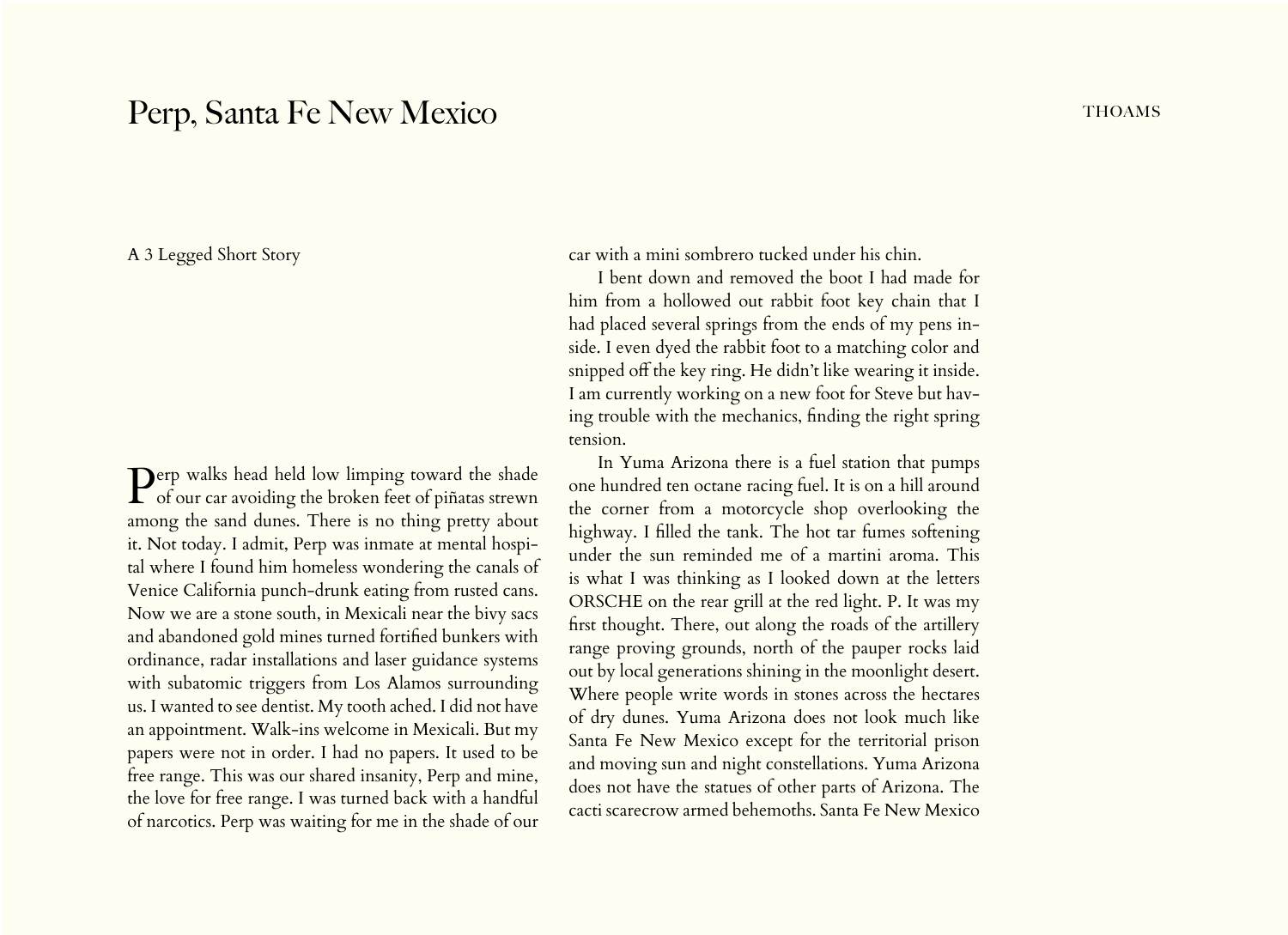statute states all dwellings shall not be different from one of fourteen shades of brown and shall not be higher than the Round House Capital which is 3 stories high. Perp did not appreciate Yuma. He is mostly color blind anyway. It is a 10 hour drive home.

I write this sitting in a wheelbarrow in my back yard. I lined it with 4 inch foam yesterday. A hammock on wheels. It is not my back yard. I rent. A compound, very old adobe. Of walls and neighbors these casas three hundred years old. As the fog lifts this morning I can see the left-footless victim of a pueblo revolt trip up a dirt incline to the red clay dens in the hills with a pail to harvest for the pottery wheel. Steve struggles up the incline. Every morning. In these little caves carved out in the hill sides waits the best clay. Dark red and thick heavy moist. The caves are carved out deeper and deeper by centuries of theft. Theft of red clay. It is Steve's turn. It is free range around these parts. Did I mention that? All mediums are welcome to be used. He has a shovel in one hand he uses as a cane for his missing left foot. A pail in the other. He burns silver in his spare time. Steve, you see, was dying a vodka gout. He is a quiet neighbor.

I listen for the bell from the Assisi a few blocks away in the Plaza where the pueblo indians spread their blankets. It is Sunday morning. It is how I know it is a Sun-

day, or Wednesday. The church bell ringing. It is an eight o'clock mass. Like a benign ache in my tooth jaw. I walk down my dirt driveway past the mud walls to look for water. I do this every morning same as Steve hiking to his cave for fresh clay to spin. I hear Short and Thin open his door and move vigilantly down his ricketed steps. He beats his wife. Slaps her round a bit. Fisted too. I helped him stop. I didn't care an ounce of ginger for him. I taught her to slip the slap and give the look. I will steal every bone in your face while you sleep look, if ever again. After all, it turned out to be my business. My neighbor. Perp helped more than I did, truth be told where credit rests. I wanted to help her as much as trip him to a witch ditch. I didn't give it much thought. It was like getting out of bed in the morning or sitting in my wheelbarrow in the afternoon or at night. Some thing that needed to be repaired and once fixed enjoy the day and evening. So Perp and I fixed that but we hadn't yet figured out how to fix Steve's missing left foot. Misplaced it in Korea. Just couldn't find it. Displaced at the ankle joint. But he likes to tell the story of the pueblo revolt so we listen how the Spaniards chopped off the left foot of every able bodied man and boy a hobbled warning punishment. Not so long ago. Near Española New Mexico you can find many foot bones if you look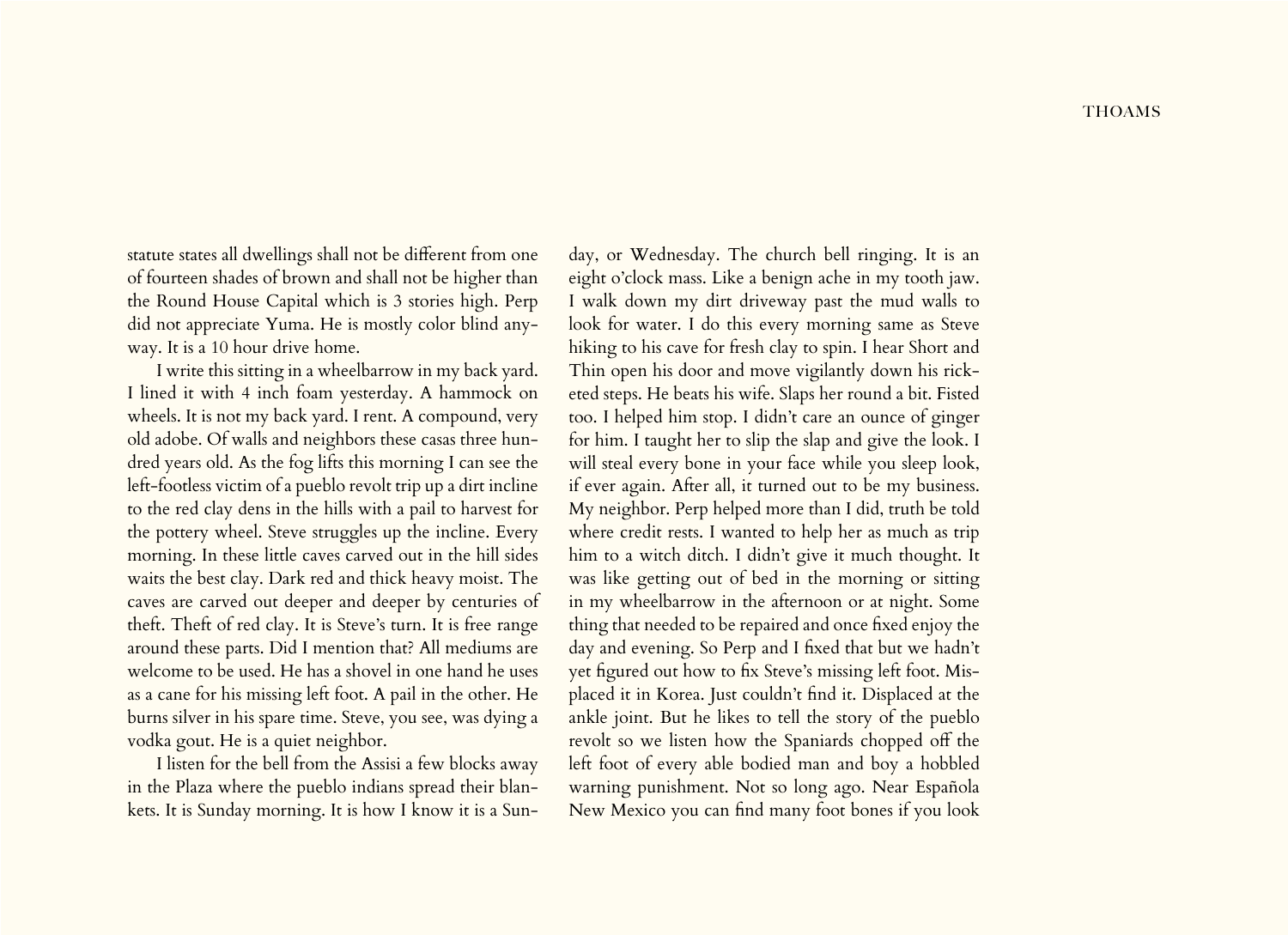for them. We listen to Steve, Perp and I, tell this story at least once a month while the three of us sit on his porch at night and drink iced agave and beer. Perp likes chilled cream in his cup.

She began cooking again soon after I moved in. After we practiced her look and Pig-Thin and I had our morning conversations down by the river bank looking for water. She missed it, she said, the cooking, but no one to cook and eat with, she smiled and then she shrugged just a little bit. Perp was always hungry. It worked out for a while. But Short-Thin's impotent screamings in his skull sometimes found an escape from the scoundrel. Or had, for a time. And then, the look. She doesn't mind. Or didn't, not now, she shrugs. She mostly still shrugs about most things. Endearing, her shrugs. And smiles. Such tiny shoulders serving a breast plate like all the yogis in town. I knew both, the slaps and shrugs. She was learnt, the first time she moved my hand around her carotids and nodded her head slightly. She minds now. He stopped the back hands since we became neighbors. Very shortly after Short and Thin began having our early morning talks down on the dry river bed. At first he wanted me to stop drilling. Tried to bull his way. He still doesn't see the irony in this.

I have neighbors. One is Short and Thin like the

emaciated cows that roam this free range with pot bellied gut filled with grass weed. We don't like fences in these parts. People get shot for fences. To live this way was more welcome surprise than I thought it would be. Free range. I was a marginot kid from Iowa herding fifty head of black angus from the highway deep ditch across the crick and back into the broken fence and mending the fence with my father, a post driller and a few rusty hook nails my mother straightened out to reuse during the depression. They were antiques. The large balled bull was always the one that wanted to stay out and roam. Was it yesterday or my generation ago I honestly now do not know.

"sah-boss-sah-boss-sah-boss"

It wasn't his name but it seemed to work. His real name was Genesis. Perp doesn't understand fences. Doesn't try. He ignores Short and Thin. For the most part. Helps me keep an eye on him but won't spend too much calorie on it. Marisol lives with Pig-Thin. Steve lives in the back in the third cottage all a lone. The fourth building used to be for horses but the roof is gone and no one stays much there now. Perp naps there, keeping practice, his reflexes and instinct and walk and invisible. I think all the buildings once had horses in them.

We live in pinion-poled mud houses. All connected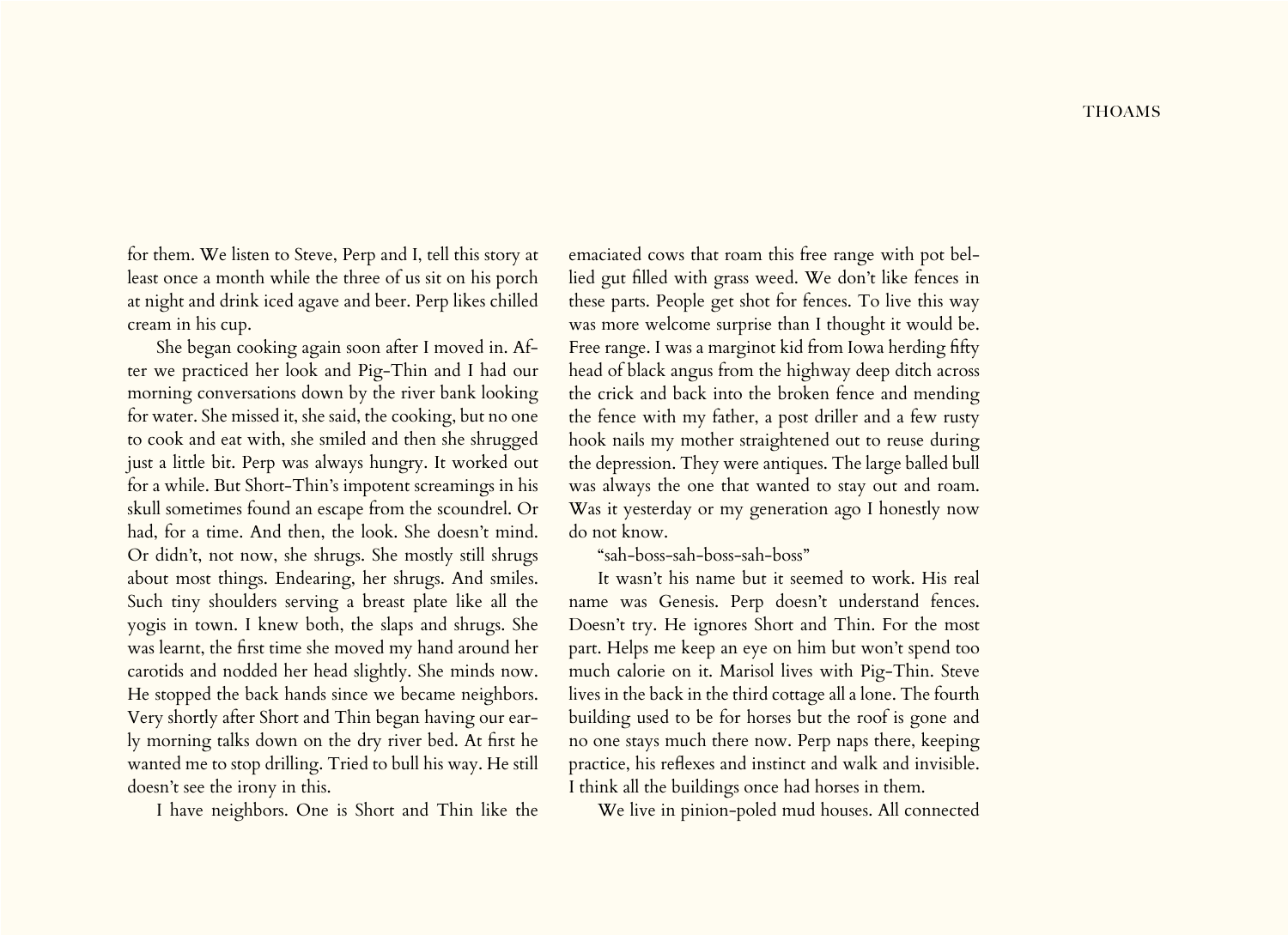to the mud-walled perimeter. I coated diamond walls in the interior of mine. Walls like crème brûlée. I didn't let Steve paint my casa even though it was his caretaker job. I did it myself. Me and Perp. I like listening to his pottery wheel from the banco on my portal, my porche delantero under the canales and vigas and corbels, latillas and lintels I refurbished. I carpentered with a rusty hand saw, an old hammer, bale twine and a dull hand wood planer with a red plastic knob I bought from Jackalope's. Perp and I had a small bonfire with the scrap. Steve brought over beer and we sat on stumps and dirt and watched the fire. I would fix Marisol's ricketed steps but Perp wants to see Short and Thin break through the wood. And fall. So we do not. Perp and I explained this to Marisol one night and she shrugged.

Short and Thin is a dog's nickname. His natural perfume a rank and informal. A lot of beans they say in these parts. Black or the creamier brown. I think it is just the lard though. He aspirates a burnt lard perspiration. I am certain of it. I am certain of it when I think about it. But he is Short and Thin. Pig-Thin. He stinks like his thoughts. A thought bubble follows above his head full of stink and fume. He thinks I want to know him. Needs me to want to know him. Or that I might stop drilling. He doesn't know lonely. He is waiting to die. Admits it.

But, until then, he wants me to stop drilling but won't exactly say.

He watches for me every morning on the banks of the Santa Fe River as I stand between the two pinions across from our gravel and dirt driveway. He used to come out looking for Marisol every morning but she always leaves at sunrise now. Before he is up. It does not matter. He snuffs and snorts this and that. My smoking. My eye color. The nocturnal noises. Perp. Senor Blue Eyes she calls me smiling with a slight shrug and all lips smile. Egging me with her eyes. In front of him.

This morning I mention to him the scrambled eggs and green chile and white cheddar and warm flour tortillas as we look for water. She ages chopped green chile in her freezer for me to ferment a flavor. Freezing makes it better. Hotter. She hadn't aged green chile frozen for years until I moved in. Stick butter hashed potatoes. Gooey cheddar shreds and pork sausage bits. Onions diced. All wrapped in the warm flour tortilla she pounds fresh and drowned in green chile juice. A sprinkle of black beans. Lettuce. Short and Thin's common law rolls and folds me every morning. Marisol. Sometimes with bacon or chorizo. Sometimes both. Feeds me twice a day. Perp eats with us too. He is all ways hungry. She thinks I am too thin. Perp too fat. She stopped heating soup cans for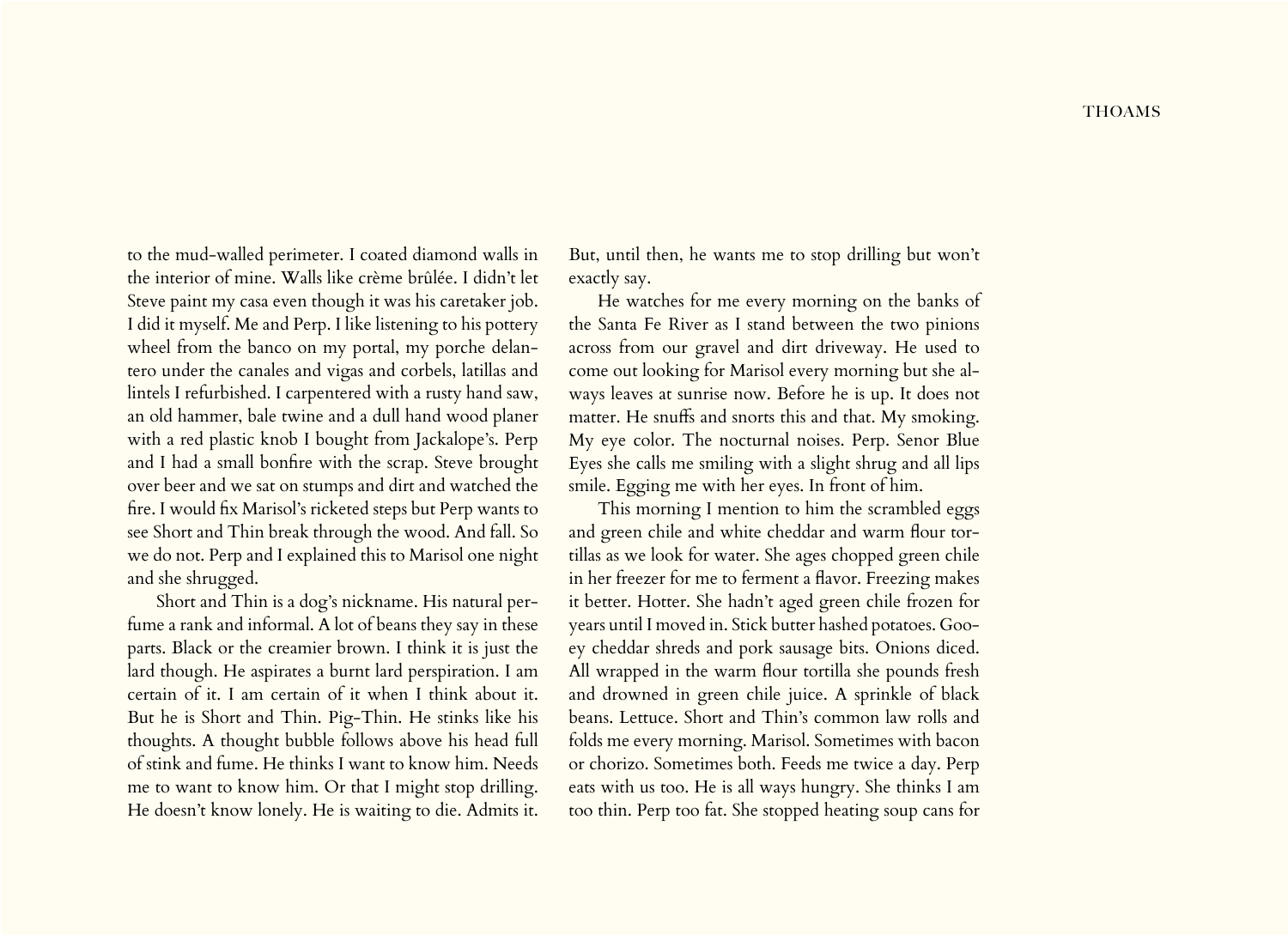Pig-Thin when I rented the compound next door. He is capable of that. Sometimes Steve eats with us. Our little flat roofed horse fortress painted one of fourteen shades of brown two stories high per city ordinance with pinion rafters. Pig-Thin eats from cans now.

Every morning he tries to make a conversation down by the river bank where I look for water. Did I tell you that? Sneaks up like unwanted invitation to a wedding or funeral. Mumbles something beside me. Like I don't know he is there. I can not hear him. Just the verbs and a few nouns. Really just the consonants. He has no vowels in his life. I hear pig snorts near. The rest, underwater echo. Just another rock or old stump eroding along the dry bank. Like his porch steps. This is as good a revenge he can do. He knows I do not mind. But still he tries to make me mind.

I watch the turkey vultures make drum circle. It is the eighth consecutive cloudless morning. I know this because I count the ringing bells. Sunday air mass. Air so clean and thin it still gives me head aches if I smoke too much. Oxygen adrenaline. I never speak Spanish to him. I might miss the mutterings made under his breath. They used to interest me. So I don't speak Spanish to him. Sometimes he swears at me in Spanish. Calls me a Spanish name. He doesn't know I speak Spanish. Neither

does his wife. I enjoy what she some times lets escape her mouth in Spanish when her eye balls roll back. Pig-Thin listens across the compound at night.

There is something he needs to tell me down by the river morning. Some seed he can't quite germ or root. But I have my own needs. So I do not tell him I can not hear him. The thin slices of tinnitus. I do not want to hear him. So I do not. Like a barking far away or a windy feral tumbleweed. Just noise from another room. It passes. He has done no thing to me. Except look for water every morning with me. Part of the landscape. Part of my morning. Interrupt the color of a sunrise. A ribbed stray dog. A lobo or a hog. Soon he sighs and forfeits again. I hand him one of my cigarettes and light it for him. Every morning at seven thousand feet above sea level. Milkweeds and blue corn sky. Thin air. Greens and browns and purples. Cars hiss by and we smoke.

"I went to a veda," he says.

He says the word as if he needs a helmet trying to make an extra point. I tell him I have a degree from Pierce Elementary School. I pick a few nuts from the pinion tree. He pretends to ignore me. We look for water. There is a dampness to the earth in the crevice but I do not see a trickle this morning. I pick a few more pinion nuts. Split the shells with my finger nails. Tamp an ash. This is al-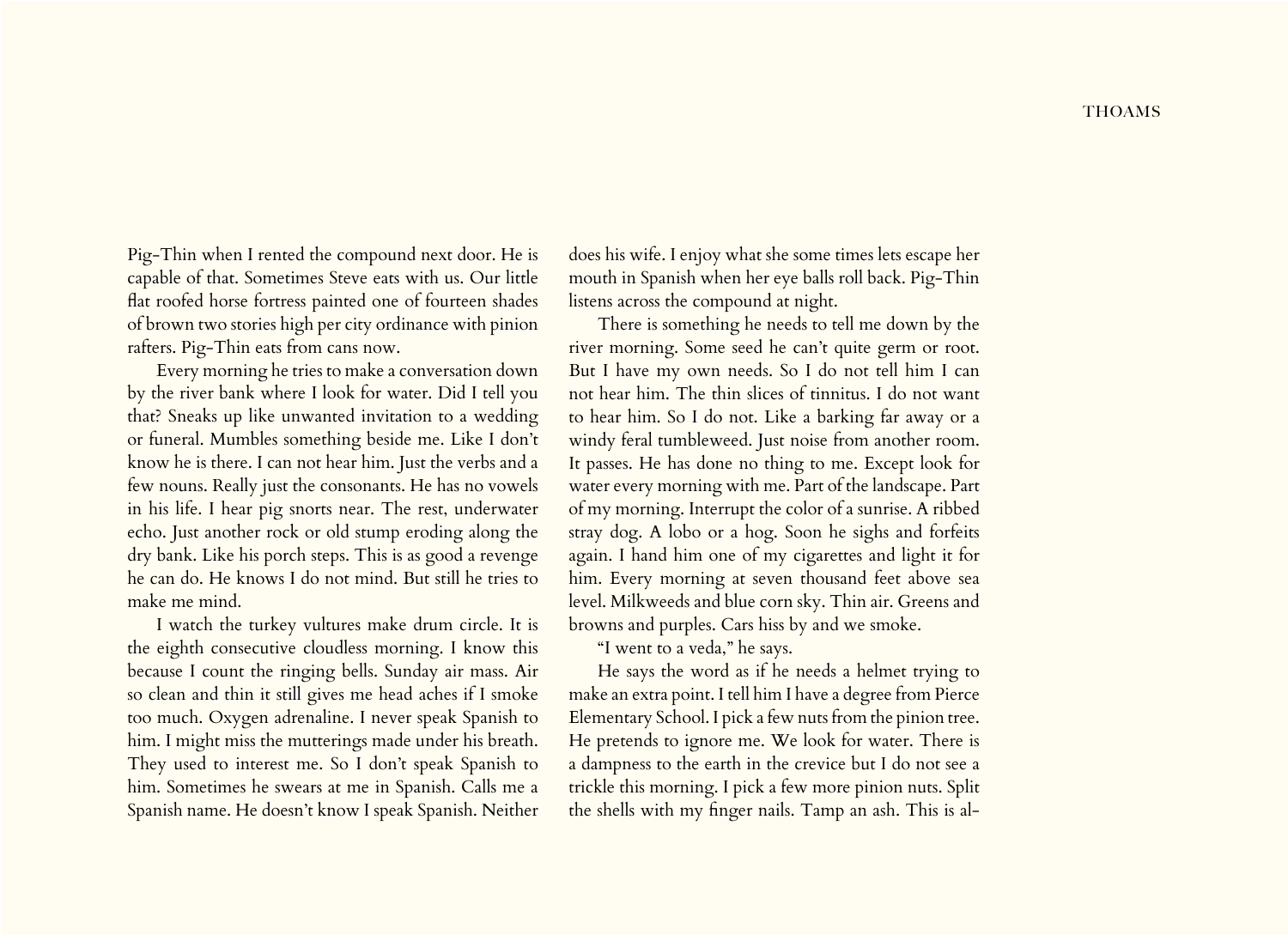ways the sign for him to go. I watch Marisol walk over with a carafe of iced orange juice, a carton of cream and a pot of coffee on a tray and sit on my porch and watch us. She waits for me. She goes inside to retrieve two glasses filled with ice and three empty cups for coffee and sugar and cream. I will tell her she makes good coffee. She does. She will smile and shrug and tell me I make good coffee too. I do. Perp sits and waits with her. He waits for his cream. Quiet. Perp doesn't beg. That is obvious. Just making sure. She sighs mmhmm-hmmhmm often when happy and I ask her if that is Spanish and she says Si and smiles then shrugs and drops more ice shards in to my glass from the bucket. She knows I like ice and helps me. Meanwhile, I stand down by the river bank tossing pinion nuts into the dry river bed.

I will kill him. I am certain he thinks this. Make it stop. I do not mind him. I hope he lives a long old life until his bones are paper. Outlives us all. I am sure he will. Most times I can not hear him. Many times I do not see him standing next to me. I feel him. I pick another pinion nut.

## "I have water rights," he says.

I have the heart to tell him the well I am drilling hit one thousand two hundred forty-eight feet last week. But I do not. I found this well at four hundred twenty

feet. Most need to be at least 900 feet now. It was part of my lease. Less rent if I drill deeper. Add value. Just do not let the water police catch you. They have guns and enjoy their overstocked bullets. I do not need less rent but when I heard the first slap I decided to drill. Perp heard it too and approved. I have not drilled a well since I was seven years old. Work is important. So, I agree. More water. I pay the crew a little extra to drill at night. When it is cooler. And, a little more secret. Perp and I give them beer. I do not care about the policia del agua. Or is it the agua policia? I would be disagreeable with them. I am certain. I have never heard of the water police. I want to meet them. Or not. Would they write me a ticket? Put me in jail? Sentence me to territorial prison for water? Such a career. I wondered for a moment these things and decided it wouldn't be so bad to meet them. I made acquaintance with people in town just in case. The Bacas.

Drilling at night, I can sit and watch under the stars and satellites. Supervise from my wheelbarrow. Men drilling for water in a quiet Santa Fe New Mexico night. Steve sits on his porch at night too. Pig-Thin shines his flashlight and the well drillers say muchas gracias. He thinks about slapping them. Huevos, I whisper to him without looking at him and he thinks I said something about shining the light over there so he shines the light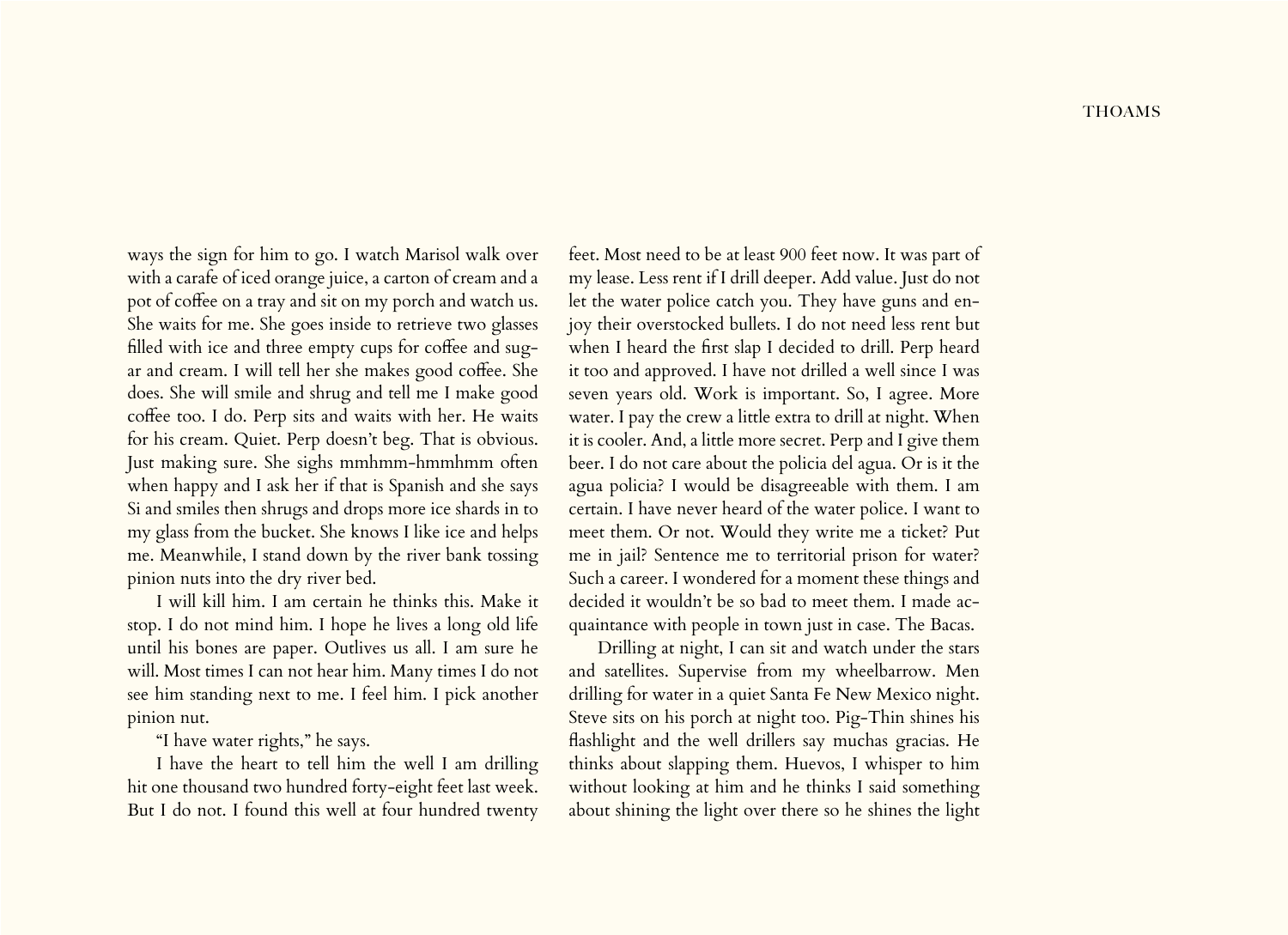over there. He shines the light from face to face as if he is spotting howling lobos in the night. He shone the light in Perp's yellow eyes once and the crew said mucho gracias and went about the rigging and beer. He tried to blind Perp. Perp can take care of himself. So I do not slap him. Perp just stared at him through the beam of light like a rock star who cannot play an instrument with nothing else to do during a solo. Thinks he is a cool cat. Doesn't look away. Perp however knows he is a cool cat. Not my cat. His own cat. Pig-Thin left when Marisol brought dinners to my porch. Red chile carnitas on Wednesdays. Perp likes spicy pork. Pig-Thin did not come back again at night. Neither did she. Not until sunrise. There is a rooster in the wild flowers. Free range chicken. A cockel-do-ya-do down the avenue.

Pig-Thin could not call Sheriff. Agua Policia. They are in the phone book. On the first Santa Fe New Mexico yellow page in bold. To do so, to call, meant a defeat. Just in case, I made friends with the Vigils in town too. In the plaza one Sunday. It is good to know people. The lay of the land. Defensible positions in pueblo and apache lands. Not just in case, but simply why not. A local. Besides, they were almost finished drilling. One hundred and ninety-two feet a night. A good night. She asked him with a look if he wanted an ice water too when she came out and gave me a glass but she was not holding another glass. That first night of drilling. Pig-Thin instead turned and walked home. Left and right up the driveway his flashlight making noise along the ground. She squished mud in her hands and between her fingers. I washed them for her when I washed her feet. I wash her feet with cool well water from the aquifer every night.

"I have water rights," he repeats in the morning. I close my hand over two pinion nuts and one pinion nut in my other hand. This, our second morning ritual standing down on the river bank. The first, I cannot hear him. I hold my closed hands out to him. Do you know the difference of a pinion? I open my palms. He turns and walks away muttering 'veda! 'veda! 'veda! Most mornings now he walks away whispering before I open my punch-line hands smoking my cigarette.

Short and Thin is a roadrunner. He is Pig-Thin. Perp nicked him that first night. His pale skin near a translucent green see-through shade. We can see his hairy discolored bones under his dirty loose hanging clothes. His driveway is as flat as the one we all walk but he traverses left and right in a jerk a stop and a hop. He is perpetually off balance. He cannot be one hundred twenty pounds. Seventy pounds of gut. His bones must be chalk. His wife outweighs him by five pounds. I told her she was a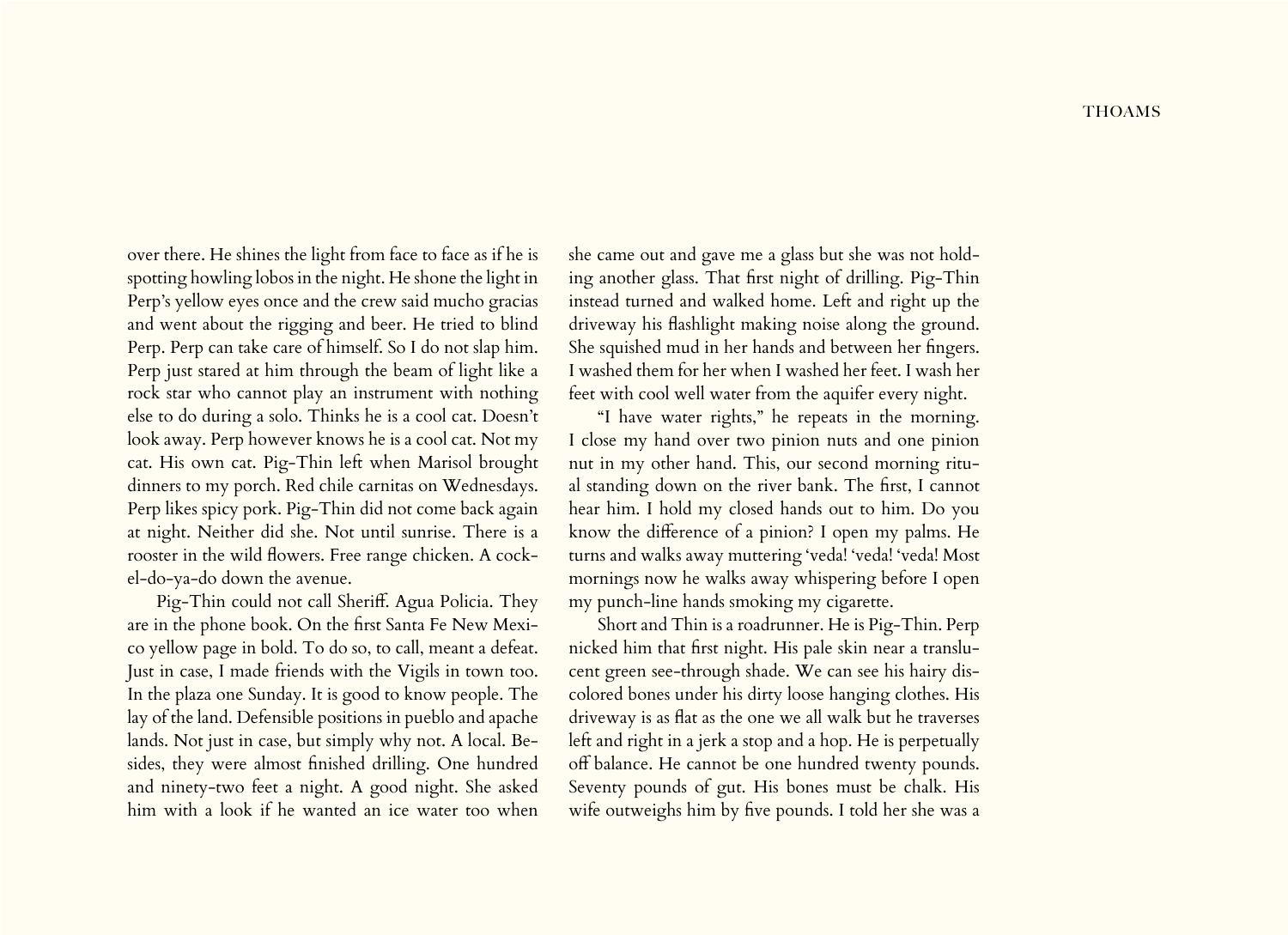perfect nine stones and she smiled and shrugged. I teach her Craic at night.

In the morning he smells like licorice and pig-sweat down by the river bed. I stay looking for a trickle in the dry bank. His waif leaves the air and she waves to me from my porch. I see him one more time each day. While I nap with a pillow in my wheelbarrow. He removes the lid to look inside his dry rain barrel loudly enough to wake me and then watches her bring me an evening tray. He looks in his dry rain barrel every day. It is a nice barrel. An old one. It never leaks because it is all ways dry. He has water rights. He will join me in the morning next looking for water again along the river bank near downtown plaza. I spend the rest of the morning with Marisol adjusting her sun dress straps and drinking ice water. Perp licks cream, strolls and sleeps.

My mouth waters. It is Sunday evening. No well work today. Water well drilling is done with valves and meters and rigs and bits and gear teeth and cables and gas generator. Pipes spot welded. Tonight she will walk over and say hola! She will be in a sundress. She will be holding a tray in her hands with lumps wrapped in warm foil. They will be moist pulled pork tamales soaked in red chiles. I will open my eyes and say aluminum? like an Englishman. I will smile. She will grin and shrug and

move her hair from her eyes and take my hand and help me out of the wheelbarrow. We walk to my casa. We step through the open door and she tells me I should keep my door closed to rattlesnakes and scorpions and ants and cicadas. I ask her if it is time for the cicadas and she says maybe and shrugs. Instead I put coffee grounds along the door threshold for her. Her dark hair glistens like the mica shine of my walls. I unwrap a dozen pork tamales soaked in red chile while she gets two forks out of a drawer. She never stays a little too long. Until sunrise. I fill glasses with ice and water. We drink a few fingers of agave then sit on my portal and smoke danger and look for meteors and satellites while Perp sleeps in her lap then rises to hunt the night. His purrs embarrass him sometimes. It is his only self conscious thought. I adjust her sun dress straps. I gave her a trunk full of sundresses when I moved in next door. She dragged it back to her casa. Size 2/4. I pump the well handle and I wash her feet and let the pattern of her sundress recall a silent memory. She wears a sun dress every morning and every night when she strolls over with a plate.

"Sí, no he usado éste aún," she says.

I do not remember his name. Her name is Marisol. Did I tell you that? She is thirty years old. She will be a grandmother in four months. Perp and I went camping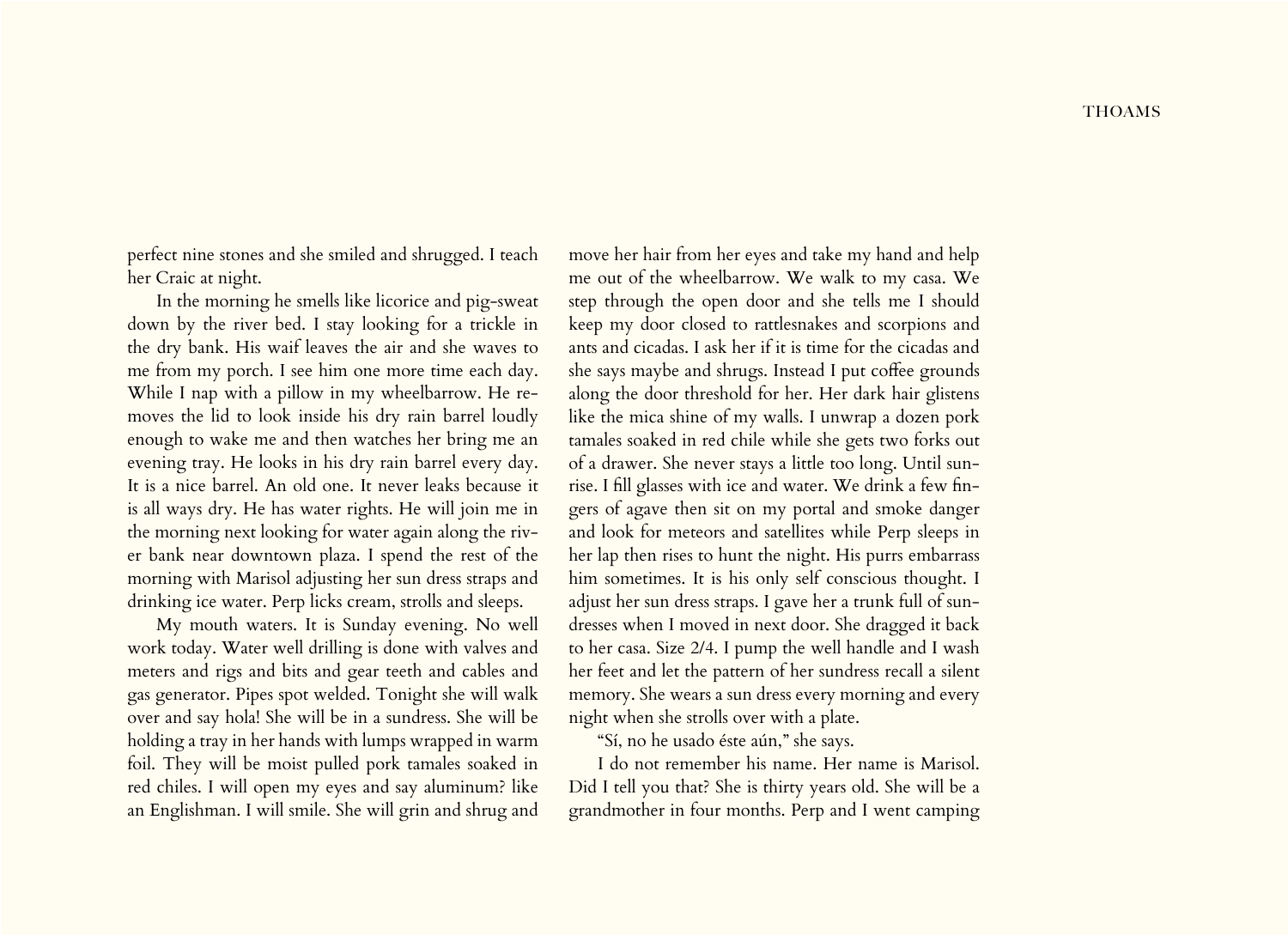north of Tesuque for three weeks after she told me she was born north of Tesuque. We camped next to a wine orchard. I wish she would speak Spanish to me more often. I want to remember. She speaks Spanish to me when I wash her feet. And when her eyes roll. After I wash her feet every night I shave her warm every night. Because she lets me. I use a natural mint arnica oil on her body afterward. I make it myself out of Osha root that grows on a mountain near Taos. And arnica and mint. She does not secretly wish I would kill Pig-Thin. Neither of us ever speaks of him. Why would we? He is my morning dry river bank. My wheelbarrow alarm clock. I have a deep well now. To her, he is some other daily invasion. An occupation against sovereignty. She dreamily wishes other men she meets would kill Pig-Thin. Hit him with a truck. Hit him with a rock. The men bagging at Trader Joe's. The men drinking from their aluminum beer cans at stoplights in el caminos. The men in neon Low Riders driving to the North Pole. She does not want him dead. Just happy thoughts that entertain her day. She notices she thinks of him less and less. She wears her new sundresses at funerals and wakes. She will be fine once she begins to raise her grand child. I will kill for her chiles and sundress straps and grand mal throat and hola! but not Pig-Thin. No. She knows this and I wash her feet.

We share a few fingers more of agave and smoke more danger and look for satellites.

Marisol visits every morning and every night with a plate and foil and says hola! We sit and talk and look at one another. Her fourteen shades of brown. My three of blue. We look at the powdering purples and chalking yellows and reds and fading greens of the east and west mesas disappearing into the night haze with the valley and the mountains in the high desert as we spin away from the sun. Perp nudges her with his pawless stump and she slips the rabbit foot on and we walk up the hill along the trails of the Santa Fe Institute at night and look at the city lights from Hyde Park and watch satellites pass across the sky. She gathers pine cones for a fire. She elbows my ribs. She makes luminaria and we light them.

I will tell you about Perp after I tell you about the river.

The Santa Fe River runs dry through town eleven months of a year. South of the Plaza and filled there with beer cans and teeth from two saloons. You can tell where it is by vegetation growing along the banks. Pale green. The banks are deep. There used to be more water. More snow. But it is all being tapped and the fish eggs die. There are young and old cottonwoods and benches along the bank. Teenage locals climb and sit in the cottonwoods.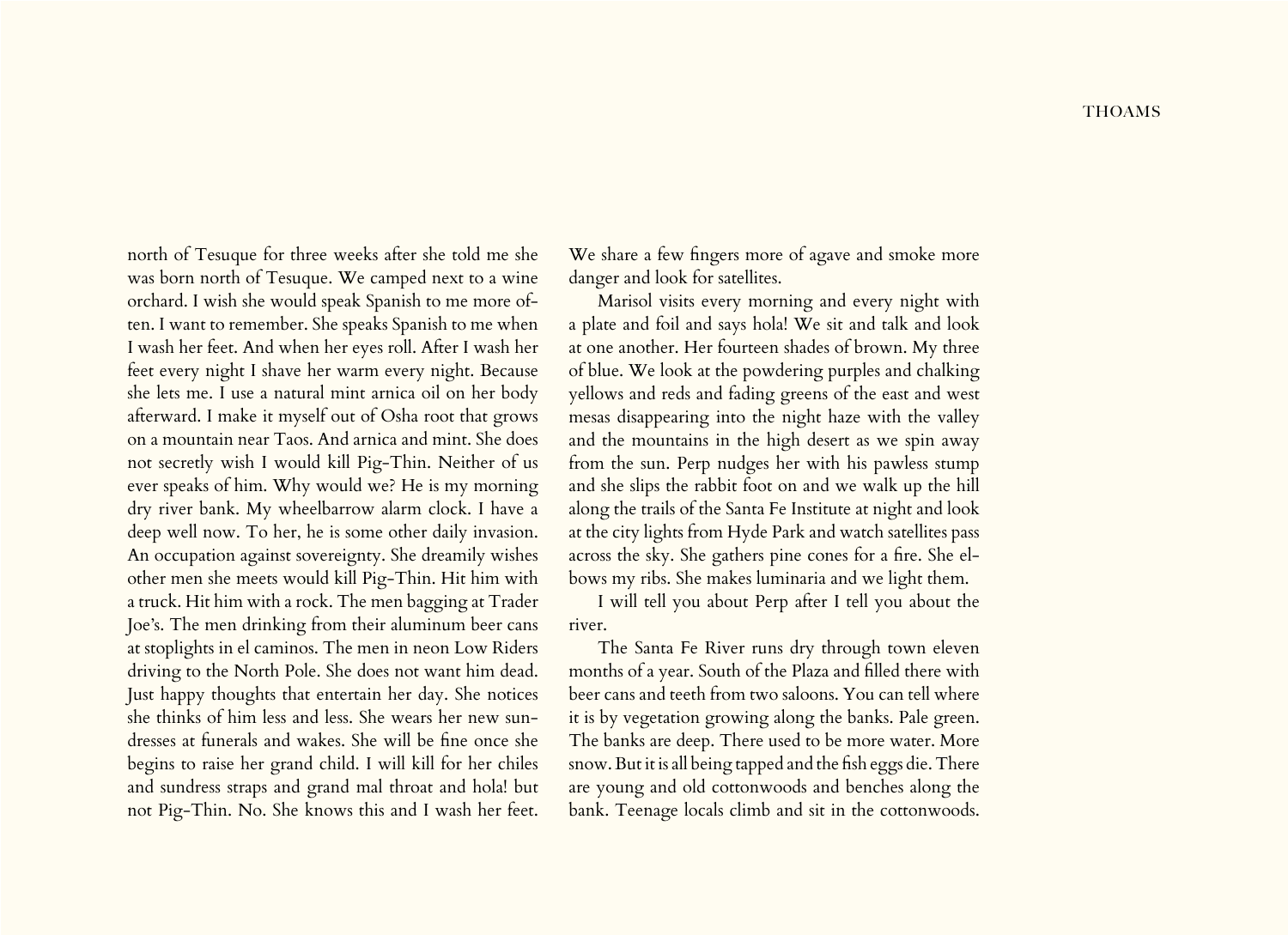They call themselves Plaza Rats. The local infirms sit on the benches. They wait for water. They are not the fattened cottonwoods near Santo Domingo Pueblo where George cuts a tree down once a year during deer season using the hide to make pow wow corn harvest festival drums from the cottonwood. Not even as fat as in the Rio Valley of Albuquerque or Belen or Las Lunas. But green and shade enough. Easy to climb. Even the infirms can not remember when water flowed through in the summer months. It was before the railroad.

The Santa Fe River banks bring color to the high desert like on canyon route six six six. Shade. Shadow. Bright neon against the browns. Rest from the sun for feeding reptiles and the rare amphibians. A few days in April there is water running. You have to be quick. Sometimes May. Mountain run off from Sangre de Cristo and Colorado Rockies. Some of the locals bottle it and freeze it for summer. It is diverted under ground by Army Corps of Engineers near Cochiti Golf Resort and channeled east and west a round Albuquerque so that the Belen and Las Lunas block basements and chile fields are flash flooded every year leaving a spring mildew.

Marisol pronounces Cochiti like an Apache when she looks at the calendar to tell me next full moon. I want to camp at White Sands soon. Next full moon. For the locals it is a necessary camp site even though it is unlawful. Like drill depth. But I will drive there and camp. Me and Perp and I. Gypsum white glow and full moon and count meteors and watch satellites go by. Light a bag of charcoal. Perp will look for scorpions to box not so interested in shooting stars and satellites as he used to be. October is best time. We'll go in October when the combines in the Middle West are running harvest.

Perp is savage kind. He made Taos tolerable. He knew we had overstayed. A multiple nipple swollen udder clerk tried to evict us until she realized he was frightening away the vermin for his keep. Leaving the tails behind. It was a bit out of character for him but he wanted to help. He knew we were in trouble. So she warmed to him. Most do. I liked the skiing there. And hiking the steep gorge. There is water flowing fast acre feet year round at the bottom there now. And the fireplace at one hotel with that one gringa. Agave and tamales everywhere. The pueblo too.

But those are all out side of Taos New Mexico. In Taos, Zara wanted me to have dinner with her father. I wasn't hungry. I was ready to pass through when she insisted I come for dinner. Asked Perp if he would come. He said sure so I was done. Perp is always hungry. Dinner at her father's. Larry Bell. How was I supposed to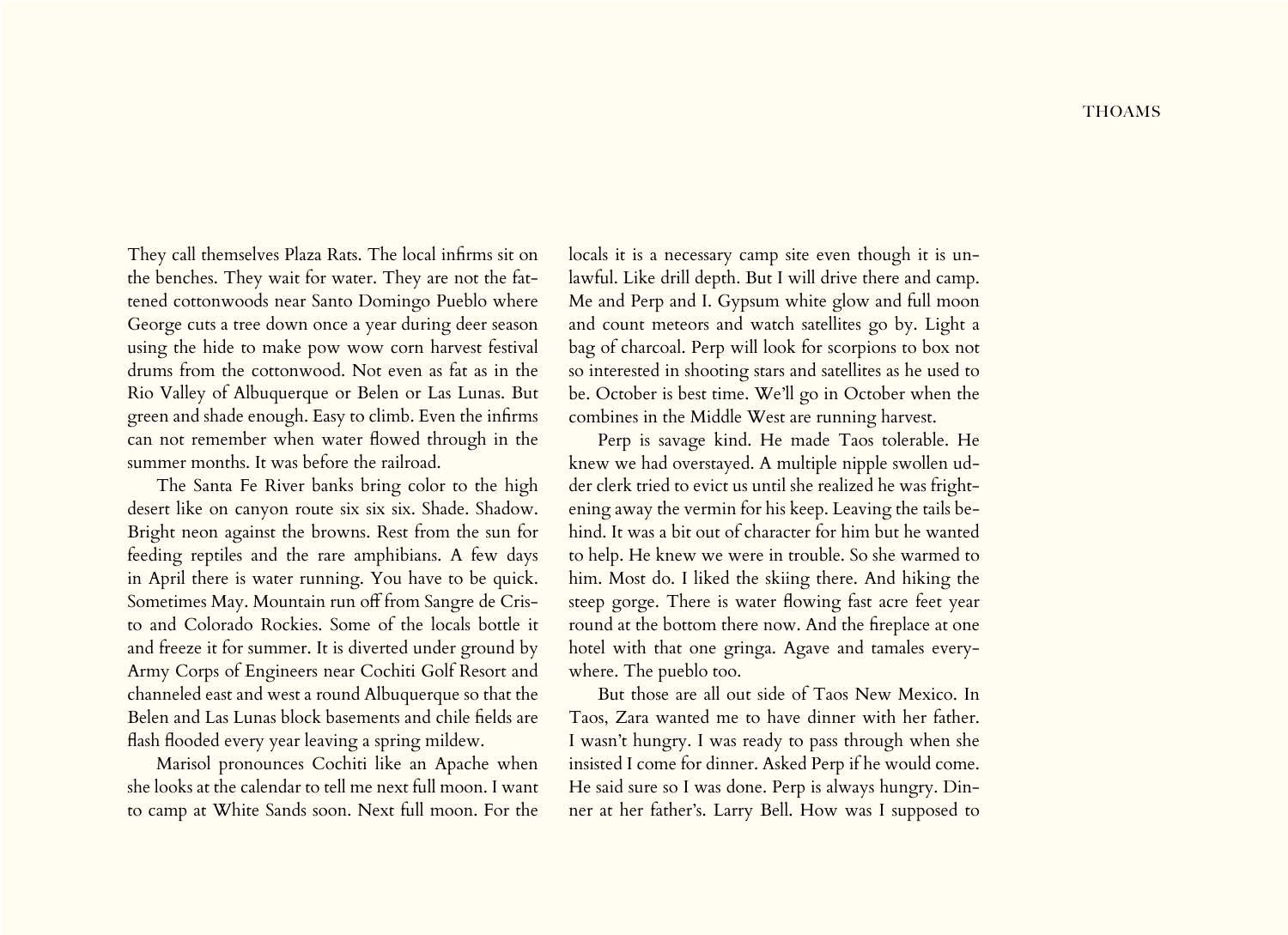know that Perp's nemesis was going to be there? No way in knowing. Had I known I wouldn't have put him through it or at least thought twice. Now I am kidding on you. Of course, if I had known, I would have insisted Perp his therapy. I would have insisted he accompany. That Dennis Hopper was there. At dinner. The luck of it. We all agreed about time.

Perp likes to say insincerely with a cheshire smirk, luck is where opportunity meets preparation. It is how cliches are born and grow up to be mature fully functioning adult cliches, he says. Same a rumor. Weak cat believes in luck. Perp believes in cause and effect. It had taken Perp five months to recover. A sling trying to save his broken paw. Surgeries. Grafts. Never a mew of complaint. Finally, resignation and amputation. It took 6 weeks to get the pen springs just right. I made him a ballistic jell filled rabbit foot key chain boot for long hikes. Dyed it too. I made a second boot for his first birthday and a third for his second. He appreciated that a snug fit and otherwise got along well. His tail strengthened and thickened. Eleven years had passed but Perp recognized him right off. How could he not? The man who grabbed him. Tossed him into water. Broke his arm. To help a bully duck bully. Perp kept on eye on him. A close eye. A cat staring eye. Of course he didn't recognize Perp. Of

course too he had an interest in him. An unusual interest he had trouble concealing. Perp made sure.

I was expecting tacos and lettuce not clutter and an eighteen person nineteenth century dining table. There were eleven of us for dinner if you count Perp. I do. A few in khakis but mostly desert dressed. A couple of hats worn all night and vests. Roasted potatoes, lamb and wine. Large salad bowls. Low lighting in the dome and that was really what it was a studio dome. Round adobe compound. Zara didn't eat much and what she did eat she excused herself soon after. All fine humor and old stories. How was LA? New York? A buyer in Germany? An installation in Kowloon? Whoa Man! How images fade over time on celluloid. Prisms. The joy of a perfectly joined mortise and tenon and sanding wood. Bottles of wine and smoke before and during and after dinner. Perp sat quietly in his chair his rabbit foot arm on the table eating lamb and carrots and staring and waiting. The perfect guest and a polite crowd. No one asked about his prosthetic paw. Mary offered him a chair and admired his skills and wondered if I had tried horse hoove and I mentioned hoove might be a cattle disease but no I hadn't tried gelatin or horse hoof either and we agreed about thoroughbreds.

After dinner Hopper tried to pet his ears. He had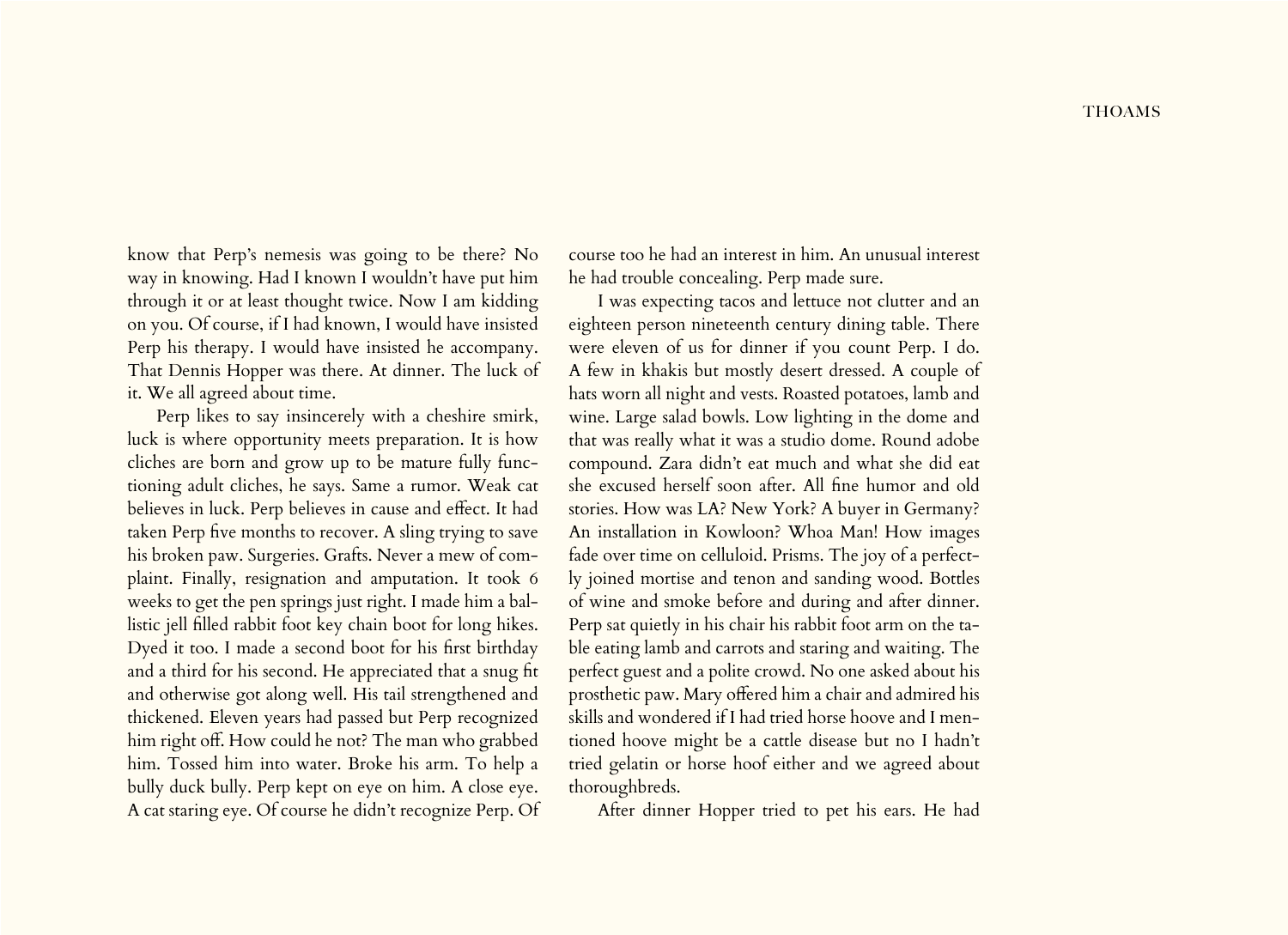to do something, the staring was getting to him. Perp growled loud enough so that no one else could hear except me and that cat stealing cue ball of a duck Dennis Hopper. Hopper said whoa man! whoa man! and tried to laugh it off just like he had eleven years before. There was no chance he might have recognized us then the chance too small a dare and didn't. Perp sat on a buffet on his haunches and stared at that crispy cat tosser Dennis Hopper and waited. Whoa man! He tried to make light and talk about cubism and crystals and beams and film lighting but Zara knew he was feeling intimidated and told me so with a giggle. By the end of the night Zara said he had leaned over and whispered whoa man! get him the hell out man! to her more than once. I must admit the tempiqueno was excellent. Perp thought so too. Larry Bell showed me around his studio after dinner while the others opened more wine bottles. A chair he was making and a few cubes of light then he got lost in the corner talking to himself and I sat on a couch and joined the eaves dropping.

Perp is not neutered. Not quite a menace unless you invite and he will all ways rsvp. I want as many of him running around in the world as the world feels right to be. A natural selection. It was out of my hands. I found him when he was four weeks old. Along a canal street in Venice California. Ducks were picking on him. Surrounding him. A gang of crip duck drop outs. One in particular. All adults mind you. It was not a fair fight. Perp could hardly see. His eyes still mostly puffy and mostly closed. He was blindly boxing 2 ducks while a third went for his tail. Holding his own. And that ducking Dennis Hopper snatched him. Whoa man its a duck man. I stepped into the ring. Threatened his tin warehouse home with a holy look there isn't much I'd steal for but steal every bone in your face is one of them. I didn't need to say it. But I said it with a look. He got all uppity well well well and whoa man! and well well how dare you man! Hopper got roman and looked around for a steel garbage can lid. He took a few constipated steps back then ducked and turned and in a swoop kitten perp was in the water. I think he said some thing about having rights then waddled away. I tossed a paper wrapper life preserver but it sank. It was how I had learned how to swim too. I looked quick for other flotation devices. But he was going down. I went waist deep into the canal and took him home and shared my aspirin powder with him. He didn't tell me his name for a full year. Not until we went looking for those duckitos. After he was well healed. They never went after another half blind kitten again. I am sure of it. Perp left him so he could still fly.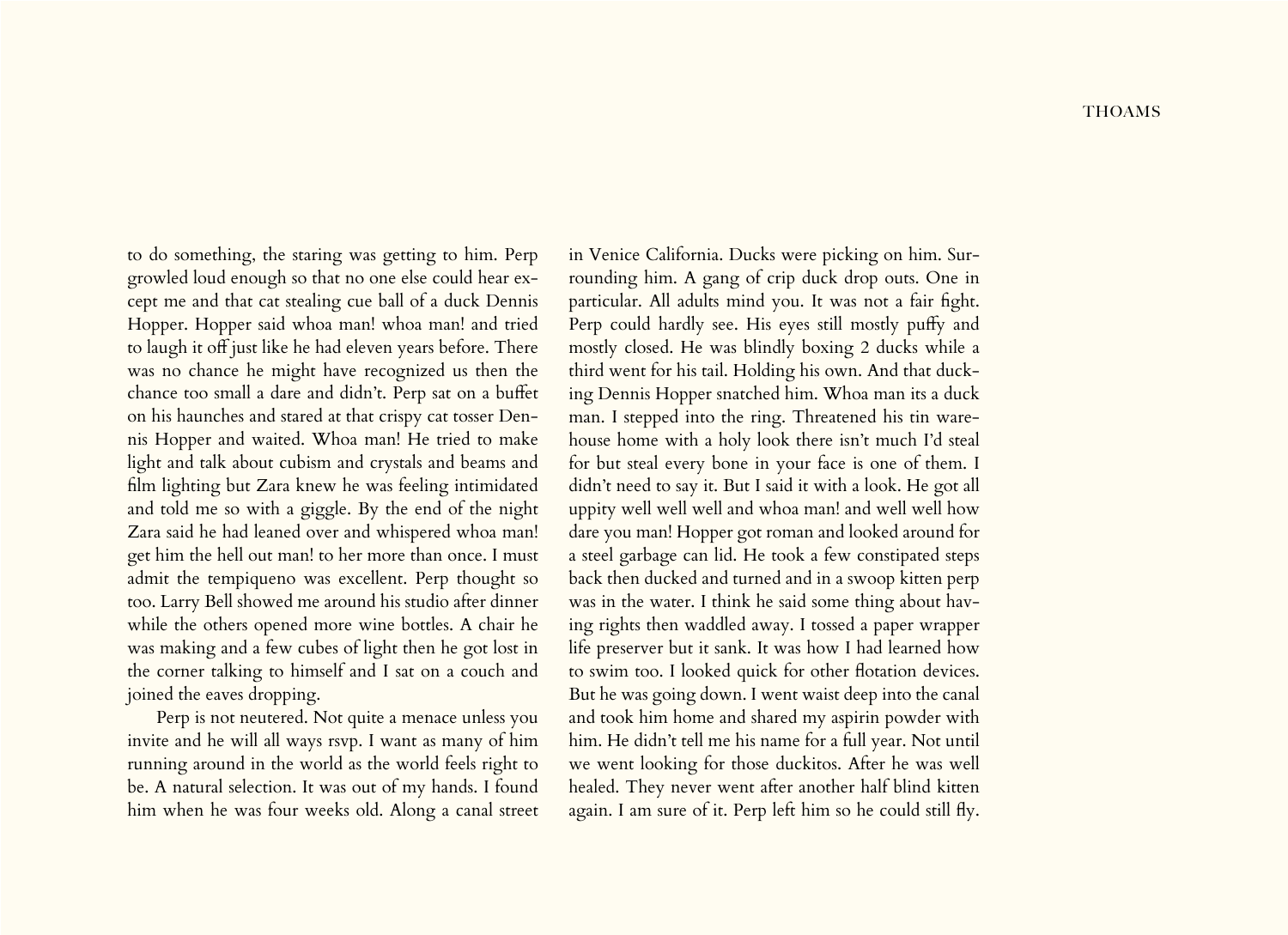Kind of in the same way that Perp could still walk. The duck. Didn't blind him either. Perp was kind that way. Fair. Just. Not too excessive. Subtle. Not quite even, either side of a tad bit ahead or a tad bit behind was fine with him. And besides, as you know, I was in New Mexico a year before that cat stealing jump of a duck walk moved here. My appetite had come back. The tempiqueno was quite excellent as I said. Perp would take care of it. He can take care of himself. It was his.

Only four weeks old and Perp didn't cry at all. He was born weaned. He wouldn't eat anything. Not cat food anyway. Wet or dry. No dog food either. Only sushi grade salmon and yellow tail tuna those first few weeks. Both with gunks of wasabi. He didn't like ginger dyed. And saucers brimmed with chilled white pure cream after the sneezing subsided. He shared my philosophy regarding arteries as well. It is better to open a vein than to worry about clogging an artery. Jog? We hike places. Mountains. The only rodent he ate were in Taos New Mexico and like I said that was to help. Otherwise he preferred his breakfast and dinners served to him. He wasn't much for lunch. Just a snacker.

Perp is a good road trip. More than I can count of course. He travels light. Sleeping on the dash navigating. The old days pawing maps when we used one and

now pushing buttons on a GPS and getting lost. Mewing voice-activated. Right turn Clyde. Rides aero-planes without a crate. First boarding group, I have a child! Stewardesses have no chance but of course they didn't BP too. That's Before Perp. Camping, sleeping inside or out, he does not care. He likes rooftop sleeping too. I had no influence on that. Took to it on his own. How many times a neighbor has knocked on my door and claimed Perp assaulted their dog or car or llama or cow? I cannot say as I do not know. Keep your cow inside I say. I take him to no leash dog parks and turn him loose. He makes friends easily.

Perp does not offer services or tricks or cuteness. He offers himself. His is empty of self-consciousness. A void. Except it is true he gets a little embarrassed when he purrs. Even in front of Marisol. Like most people he isn't cute at all. He has a very long neck that pivots his head and the body of veal fetus compact furry and sinew. His rare rage is pure. Bursting from a cellular level thousands of years in the making. Spiked fur hate hunched spitting glaring engorged knife paw with a couple of extra thumbs to poke in your eye if he plows a scratch deep and gets a hold on you. A pugilist breed with fangs. If he drank a regular bukowski indeed but I weaned him from that when he found me. Thanks be had he doesn't. He would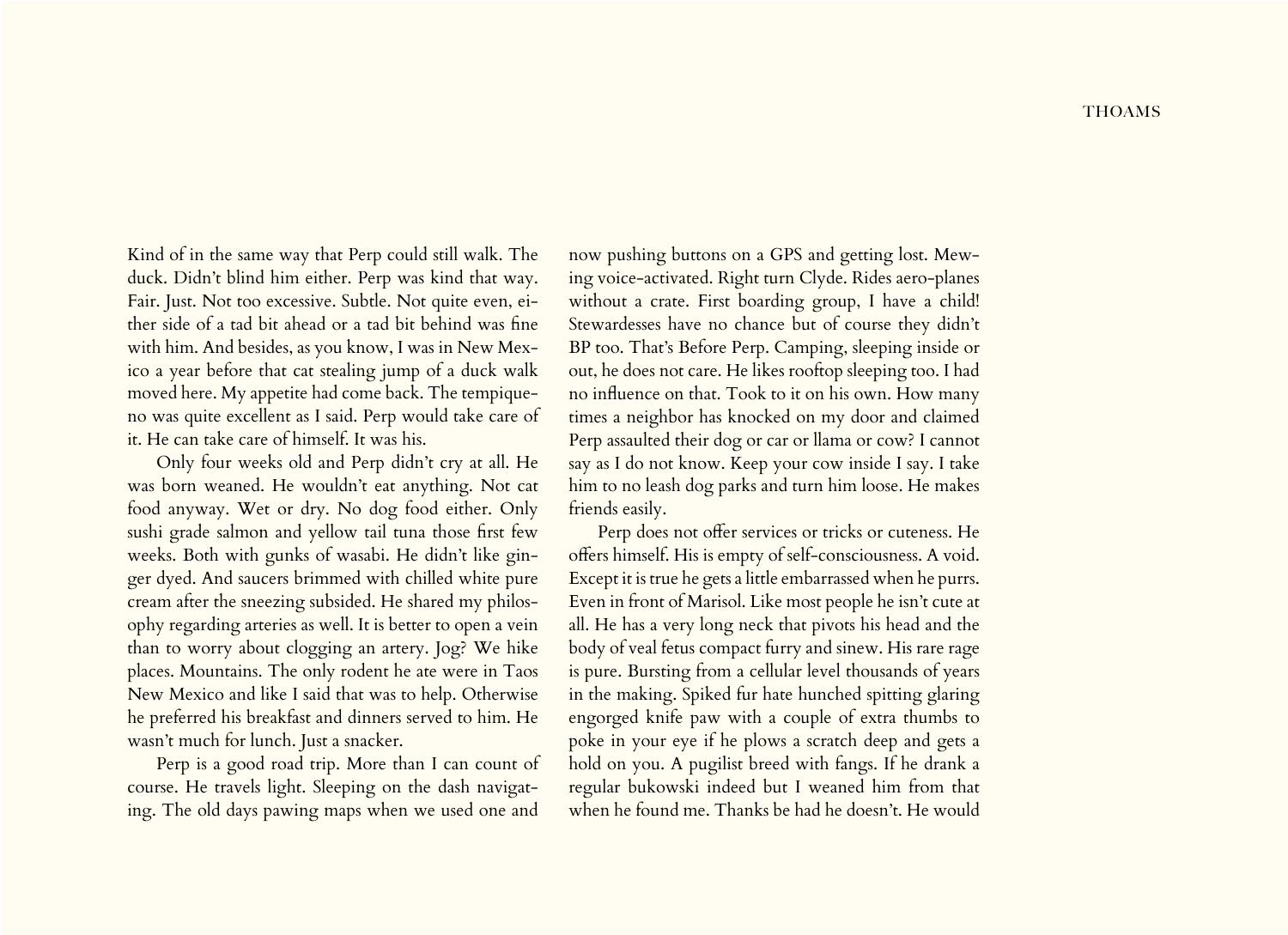eat his own liver and kitty would scratch your eyes out kung fu if you look at him cross eyed those hangovers. But he grew out of all that. Cat nip too the little addict. He likes most strangers. Goes with his intuition. He waits for me and follows my lead about such things. He doesn't have any fetal syndrome symptoms. His nose is a little too big for his face and he has a very cute forehead when he sleeps but I never tell him that. It makes him purr and embarrasses him and he can't remember his mother and why she weaned him so I do not remind him. The sushi gives his fur coat a glitter twin sheen. Long whiskers and eyelashes and tail. Extra long all. His balance is brilliant. Even on 3 paws and a wrist (ankle?). Bright yellow blue eyes with the perpendicular pupils widening infrared night vision. I read somewhere that perpendicular eyes meant a venomous snake and when he killed a rattle snake it turned out to be true. He has a big heart. Gentle. Simply born with no conscious weight. No belly hang. He loves to cuddle. A professional napper snoring from time to time in arms, laps, chairs, roofs, nichos and hornos. He purrs when no one else is around. Loyal. Trustworthy. Lover of all women, birds and one eyed shih tzu's. He holds no grudge against the duck species. It is a wraith if you ever cross his tail. A pet peeve. His only exception. I told you, cat hate is a garish medieval

drunken spirit. His multiple thumbs can grip rope and climb. Climb high in straw barns and trees and legs. Perp didn't start as a mouser. Dogs and weavils and snakes and poisons are better at rodent infestations. Being practical he prefers others to bring him food. We have that in common. After all a creature who knows he is cute is soon not cute at all. He had a feline leukemia once. Ava saved him using ancient Ojibwa herbs and tick blood letting. We were both most grateful to her. That is Perp and I told you I would tell you a little about him and I think that is enough. He is not a novel and this nuevo mexico does not a novel make with the annual outbreak of Hantavirus and Plague, pardonnez-moi Senorita Cisneros and Senor Anaya warm in that little virus circle.

It is time for the after dinner drink. Up at the hum. The green hum sliding over from Los Alamos. Dinner in Taos New Mexico. At the studio compound. The round bunker. The dome. Dinner with that cue ball cat sodomite who soon takes a cabernet nap just past midnight. Everyone knows he can't hold his liquor. Whispered it during dinner.

I was holding half a dozen of Larry Bell's crystal box light prisms in my hands vectoring light and colors a round the room and round ceiling at the time. If you have never seen nineteenth century round adobe 2 foot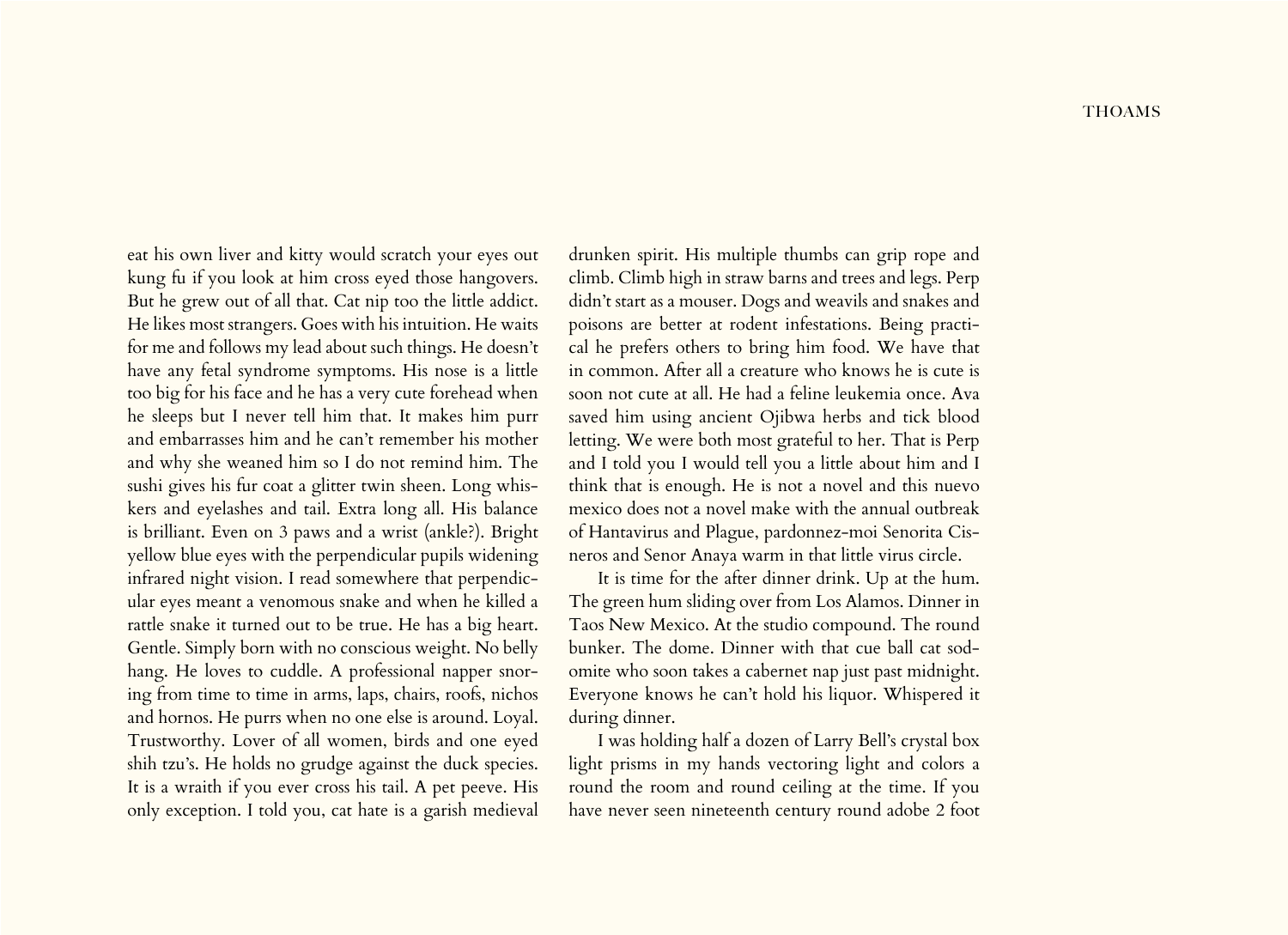thick wall construction in ceiling applications, it is mesmerizing you understand. I asked Zara to take a picture. I never ask for pictures but I wanted to contribute. True to form and to living in the moment. That mindful cat. Perp rises, stretches and walks. His wait is over. Cue Ball has a wine drool on. Patient impeccable timing that is him. He is sure he is a sleep. They all know, the other diners, know he can't hold his liquor. Fast asleep. He is not waking. Not a stir. Subtle. Perp silently saunters over all hip and paw sway with not a look around but to me. I shrug. The room goes quiet except for Zara's giggles because she knows. The rest simply wonder why this cat with a rabbit foot has suddenly decided to move after hours on a perch. Larry Bell lost in the corner muttering. All eyes on Perp. Perp mountaineers the couch and sets one paw then two, three atop old Cue Ball Sponge Penis Head not waking him. Night stalker stealth. That cat stealer Duck Hopper. Slowly paw step after paw step. Martial art rice paper weightless tampering his strides. A gem to watch. It is almost catlike. He turns and looks at me just to look. To make sure I do not miss it. Bragging a bit. And, then at Zara. She swears later that he smiled at her. That's why she said she giggled again. He circles the cat drowner Dennis Hopper's cue ball head and sits his cat testicles right down on his would be cat witch bald

head just as delicate coral light from Larry Bells' prism I am holding shines a bright spot hairy. He drops the pair in his ear for a bit holding a climbing pose. Zara framed another perfect picture and giggled like she does. Another shot squat centered on his bald head. Rubbing. Then like an artist a trapeze pose right under his nose two large peas in his nostrils and they both give a little grunt. Larry Bell turned and watched catatonic from the corner with a pencil in his hand. At a desk I think. Perp looked a round and shook his head and sprayed a wet willy in his ear with a q-tip plunger motion quite satisfied with his patience and jumped down and walked out the door and waited the night out on the hood of our car staring at the stars and fox in the yard for the rest of night. Perp isn't fond of desserts.

A week or so passed when Zara showed me the 11"x7" glossies she had exposed in her closet and asked if she should and I said yes why not it is your copyright and she dipped Perp's rabbit foot in her mascara case and signed the 11"x7" glossy and mailed it anonymously to Dennis Hopper c/o Larry Bell. I think she made copies and handed out a hundred for a Halloween and a Zozobra that year.

So look. I have been in Santa Fe for a few years now. Well, three. I am a local. Far enough away from Can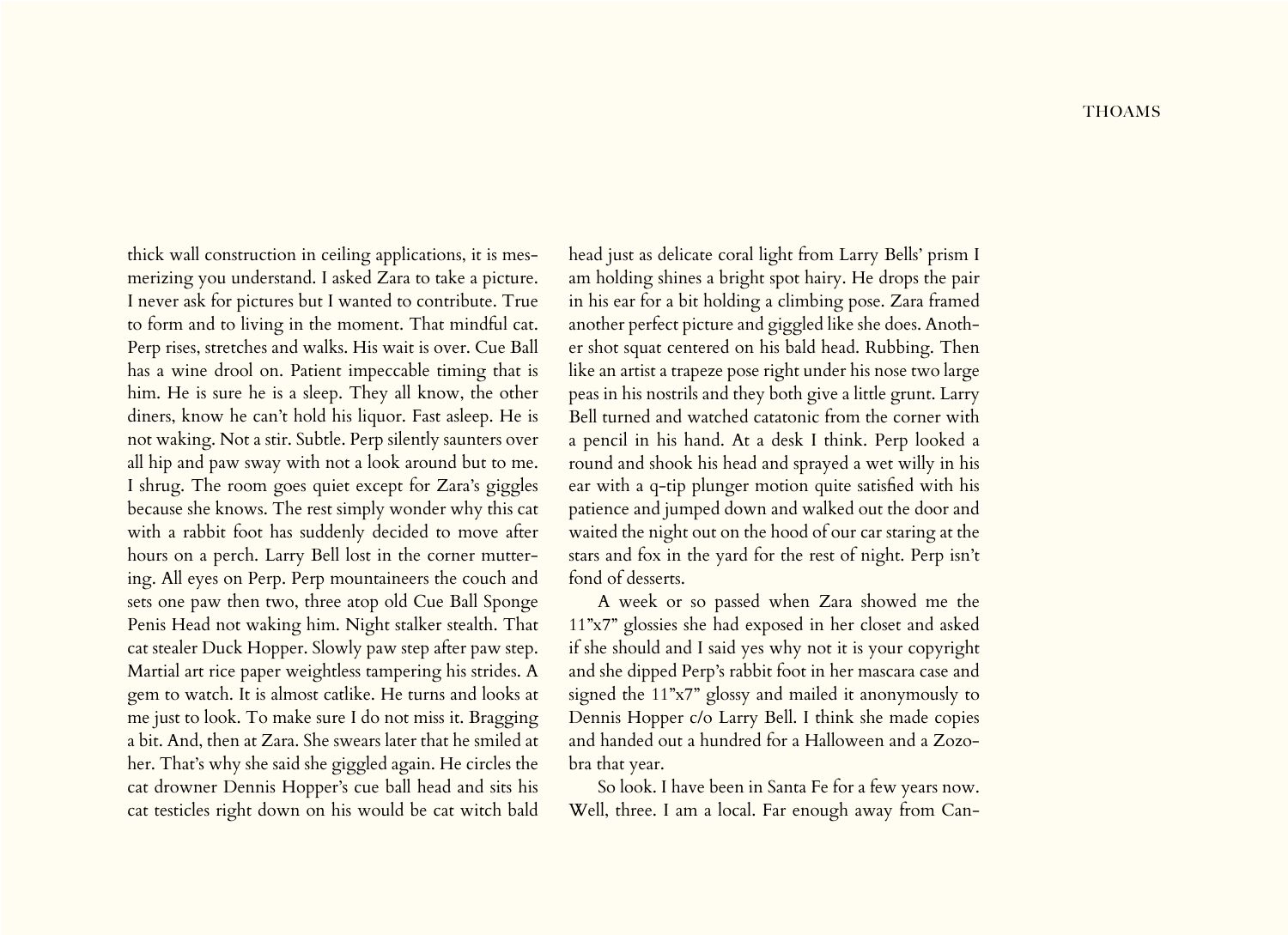yon Road, near enough the Plaza and the road up the aspen yellow mountain. Know a yogi at 10,000 waves and enough road trips to Sedona to call it a bipolar capitals of the Southwest tie. My neighbors know I am a little antsy. Steve and Marisol and Pig Thin. I simply keep walking into the low hanging corbels. Mi casa is three hundred years old and built for shorter persons and mules. I do not stoop so swell. I am used to sleeping on roof tops. These flat roofs far too old and ricketed. Landed balloons in water, spent four weeks with Apache Kid, hiked a thousand miles, high desert, low desert, Jemez, Alamagordo, saloons of Las Vegas, thought food, old town, new town, foothills, salt soaked Perp's calloused stump, hepatitis tattoo parlors, yoga mats and the house of glass. The most amazing colors. Fourteen shades of brown in Santa Fe all less than three stories high. If not that, if you can't see, that, then all the world is color blinding. The twice-subtle purples shades since Portugal. Yellow, spring colors, reds, greens across table top mesas, nine mile hill city lights, mountains and streams and valleys and arroyo. Watermelon granite and white chalk hoodoos. Gecko and black birds like grackle. They are thinking I will leave but I have not thought about it until they did. Like with Zara. She didn't care. Expects no thing from life. Might be an anger mixing with hope. Zara is sort of

my protege she thinks. At least that which she tells me. That is when Perp and I moved south to Santa Fe. Even though I never tell her what I do or have done. I thought she knew better. She doesn't know about my work in Los Angeles. Never asked. But me her mentor? Besides, I mean her middleweight state champion body builder form and her giggling. And all right yes of course she is a letter stained. You know that by now. Just a little off. Little missing. Some thing scooped out. Questions most people never think to ask she asks herself. Maybe I can help. But mentor? Zara was waiting for a scholarship to come through so she can attend Aveda Institute. Yogi. Body builder. Massage therapist. Shape, form and colors. Cat testicle cosmonaut photographer. It was a good time to leave. Perp thought so too.

Marisol comes over and sits with me. Cleans. Dirties up. Feasts. I wash her feet. Oil. Some times a friend stops by. Some times on enchilada night. Some times just to sit by the dry river with me. The dakini from 10,000 waves. We eat quite well. Some times she helps. Marisol some times worries about Steve and has learned from Perp to now take certain glee in ignoring the cactus stump on the stoop that she sees all ways now as a Pig-Thin. Perp saw it all coming together last week while walking a stone circle in Ojo Caliente and drinking from the lith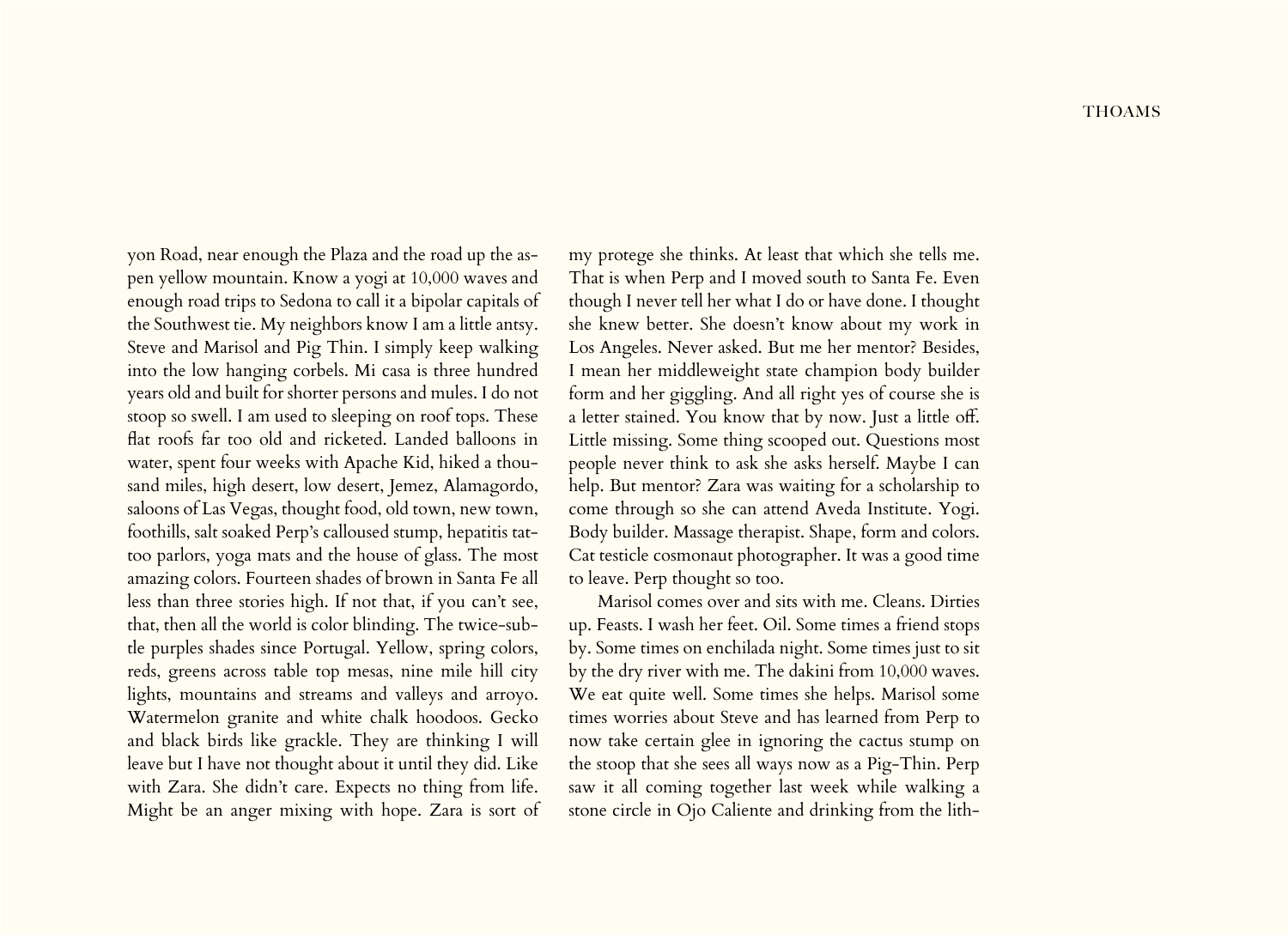ium pool.

Steve is a hippie. Lives off less than \$4000 per year. Waits for a tax refund. Not the commune type. There are many communes in New Mexico. Maybe six or seven maybe eight north up near the springs and around the Jemez. He has killed scores of Koreans in Korean dead winters. Left their small frozen bodies to thaw in the spring. Family surrounding the wounded. Himself. Long hair, a billy goat chin, tie-dye concert T-shirts and duck billed hats. He digs Grateful Dead verse and Star Trek deep space lyric. One foot is gout deformed and yellow. I play him Frank Zappa sitting a round the fire. He burns silver for beer and bong barter and lives rent free as a caretaker. He paints the casas and perimeter walls twice a year for rent and slaps his knee stoned laughing cold saying he lives near a city with a minor league baseball team called Isotopes. He is a true blue coral cool cat. A gary the friendly gargoyle. He teaches zen at the local bar with an oil can of Foster's and says hell yeah! a lot. He smokes marijuana day or night or day and will state he once had a cocaine problem. But he did not. He is teaching himself how to fabricate and burn silver. He wants a website. Perp is keeping an eye on him. Steve was scared of Perp. He says Perp isn't quite right in the head. I ask Perp if he is and he nods and lets it go. After one hundred

and twenty ounces of beer Steve will say okie that is one true blue coral cool cat.

This is how we discovered Marisol. Perp and me. We saw her walking down the center of an arroyo one day west of town with a copy of Uncle Walt under one arm and a yoga mat under the other. No one under 30 reads Uncle Walt for no good reason. Not unless they are interested in being held for ransom. We trailed her along the steeps of the arroyo for a bit, helping her up and out of the incline and invited her back to camp. She declined right of mind straight in a whisper so we trailed her a bit longer. She asked me not to so when we came to the fork leading back to my house I took the left and she took the right. Perp said he was going right too, blessed he did. Both trails eventually end at point C. I didn't know she was my new neighbor. Never saw her outside before. Perp trailed her for another hour, mostly due to her hair, in case she took another fork in the trail but he instead came home with her in tow. Extra cream for Perp. She thought she was returning my cat. Steve shook his head from his porch being a bit PTSD about girls when she walked up my driveway with Perp. She told me I lost my cat. I should be more careful. Perp jumped in my lap, pretending. I said thank you. Mucho gracias. Perp just nodded. I gave him his pure white chilled cream job well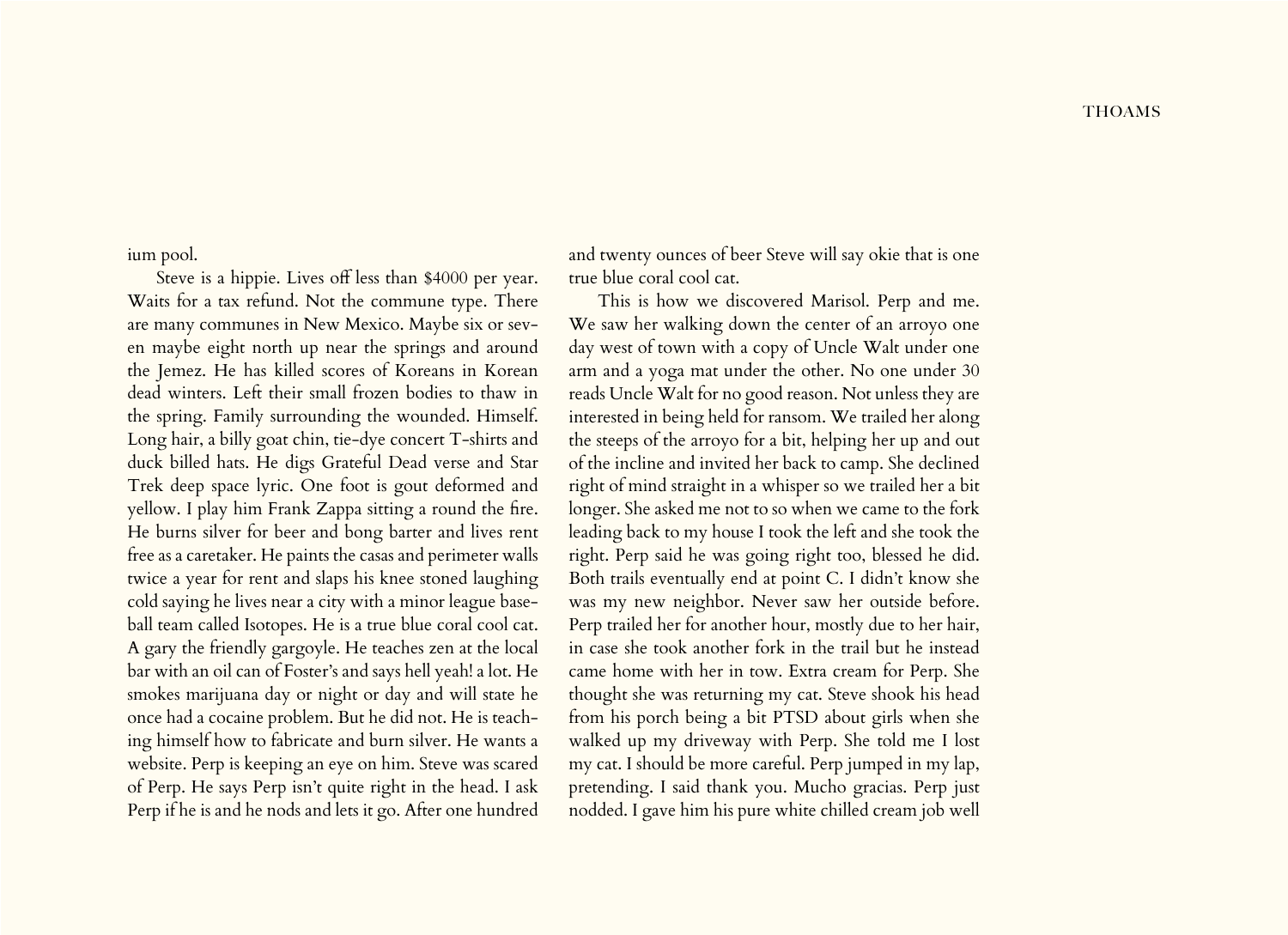done and this impressed Marisol so she sat and told me her neighborly name. We began our red night chile and green morning chile religion that night. It was weeks before she told me about the weeds in her head while I washed her feet. Might I help pull them? She told me no Pig-Thin is not her father or uncle. I looked in her back yard once and saw she had a 4'x4' dining space for a yard and a dead tomato plant in a bucket. I got her a new one. A six pack of tomatoes. She watered them and cared for them and we waited for weeks to eat them and we ate them. Did I mention her legs? Lean. Like linen paper not yet stained. Ruined me for another life. She didn't ask the first night if she could stay. She just didn't leave. I said yes. Perp was still looking hungry from our hike so we walked down to Joe's for a box of sushi and returned. She said oh great sushi to Perp and we ate red enchiladas outside and talked for hours until we saw Steve limp beer lost by. Perp walked Steve to his porch then came back and sat with Marisol. We slept in the hammock speaking greek myth to the Santa Fe New Mexico night sky.

When Pig-Thin was working on his truck that had not turned over in 2 years and would never turn again, I needed ice and I noticed Marisol has a picture of herself when she was 7 on her dresser in back of her mud casa. She has a dresser on her rear patio like I do. Like my

wheelbarrow she said. Black hair like now, pale instead of the new tan, over sized clothes not like now, skin and bones smiling under a cap with her father. They are in New York. There is tiny Marisol with a grin so wide and her dad and I can hear her shrugs. I didn't tell her this. That I saw this. I gave her a trunk full of new sun dresses. When she talks she has a tenor slow cadence of a whisper for a voice through wet cardboard soft lips that move in a slow motion. Her voice helps me sleep. We walk to the plaza every September day and I buy her a new sundress. Size 2/4.

While I am thinking of it, hey Marisol, if you are reading, get ahold of me, what were you doing in that arroyo anyway? I never asked. Thanks.

In the third year Steve's gout was bad enough the steroids would no longer help. He was spending most days on his porch. Early morning too. And, evenings. I brought in Fosters. His pail began to get lighter though his burning silver improved. Ordinarily I wouldn't, but Steve's limp slowed and he began reading the sad symbolists from his bookshelf at night on his porch. Over and over. Pages after pages turned. Wallace Stevens. E E Cummings. Sylvia Plath's Daddy. Mister Eliot and Uncle Walt. Baudelaire, Verlaine and the Rimbaud. William Carlos W. Jeffers and Frost. Webster's Fifth. With Lud-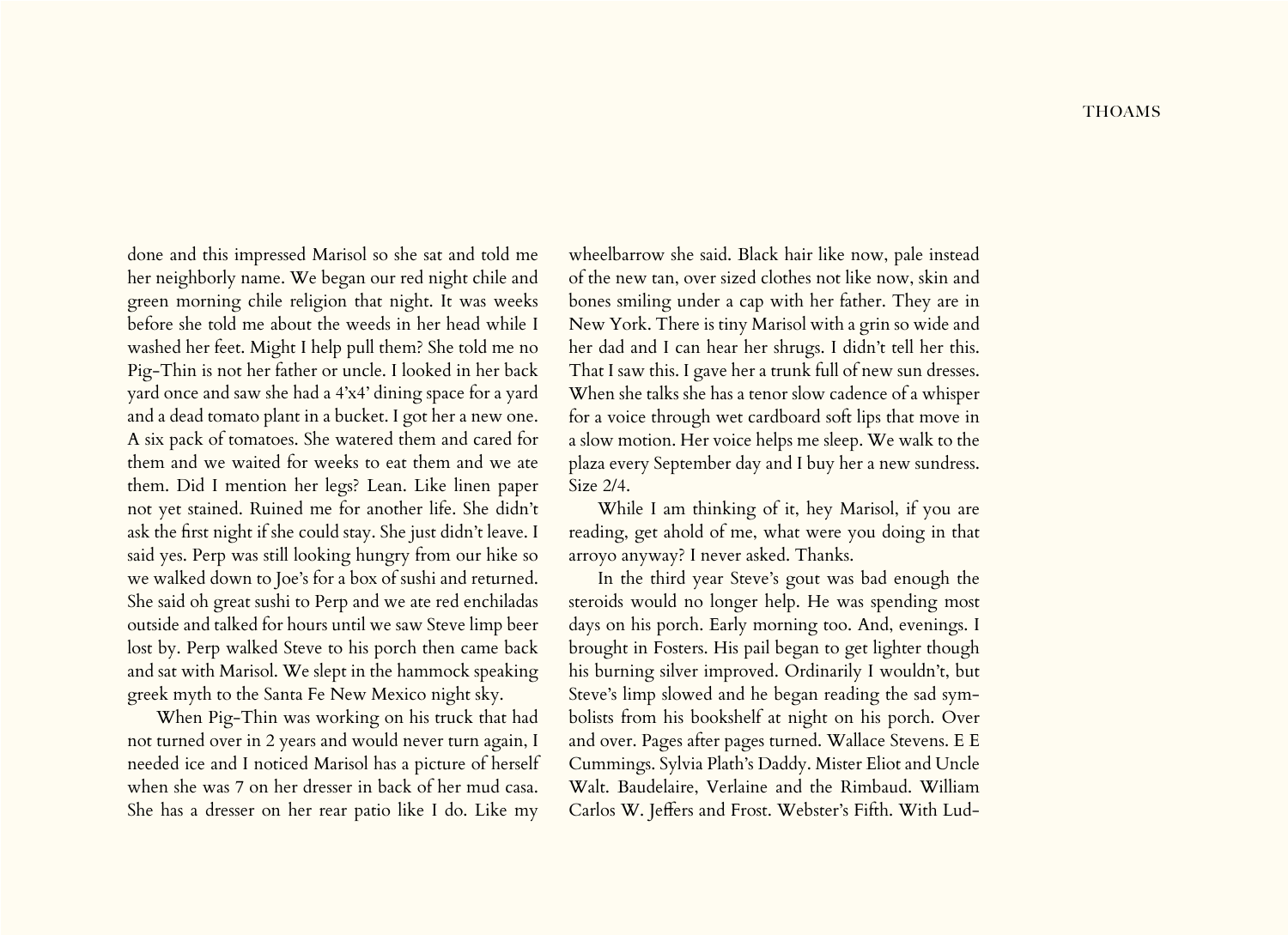wig van's Ninth and the Perfect Notes and the Love Song and wallala-leialala scripts escaping his open window in stereo. Dylan jazz covers into the night. The symbolists. Sitting alone in the dark on his porch with an empty five gallon pail twisting his billy goat chin in his fingers with a dusty gout foot leveraged up on the table balancing a Pabst instead of a Fosters. Ordinarily I wouldn't. But it was cloudy that night and Marisol had nothing to look at so we listened to Steve turn pages and his music through his open windows and watched his shadow for a time. Perp thought so, too.

And, Marisol saw it, too. She began talking to me about hunger. That I was not eating enough. Was I hungry? Said I can't malnourish like Steve. Reminded me I enjoyed cooking for myself and I must miss it. She never lied once. Ordinarily, I would not. But she was right. I finished Steve's boot with a few manifold springs from Pig-Thin's dead truck and set the ballistic jell inside an old size 10 boot Perp found hanging from an overpass. Marisol nodded. I told her it was okay. Perp stood by the open door. We lit candles. I washed Marisol's feet. Perp and I watched her take burritos to Steve in the morning. After a bit, we watched her walk uphill with a pail.

Steve waved and said, "Thanks."

It was third Wednesday night of the month again.

Time to speed the 48 minute drive south to Albuquerque in 27 minutes. Just for fun. My monthly can of red spray paint to empty along the sidewalks across the street from and in front of The Frontier. I spray red circles. Perfect circles. Inside the perfect circles I spray write "bob". Some circles "bob is" or "be bob" or "bob lives" or "bob knows" or "know bob." Some times a line thru "bob". One time a "dog". Perp keeps an eye out. If you lived in the student ghetto a round the University of New Mexico in 1993 or read the Daily Lobo, you would know about these vandalisms and the talk that bob is.

After coffee I bought a cinnamon roll in a bag for the dashboard. Perp was bored on the floor board and moved to sleep on the rear dash. I took off his rabbit foot key chain for him. When I started the car he instead climbed on me and fell asleep between my head and headrest across my neck and shoulders like a long mink ferret. No one was around so he purred. West was 9 Nine Mile Hill the way I came 4 years ago. South, the Cross and Waco Tanks where we climbed last year and White Sands Missile Range where we need to camp. Norte? No. East. I'd have to drive around Texas into Oklahoma and the rain and the green hills and the Indians. Maybe Kansas if I remembered the dragon Sacre Coeur of Lawrence or was it Manhattan? I have a compass on my dash. It is stuck. I